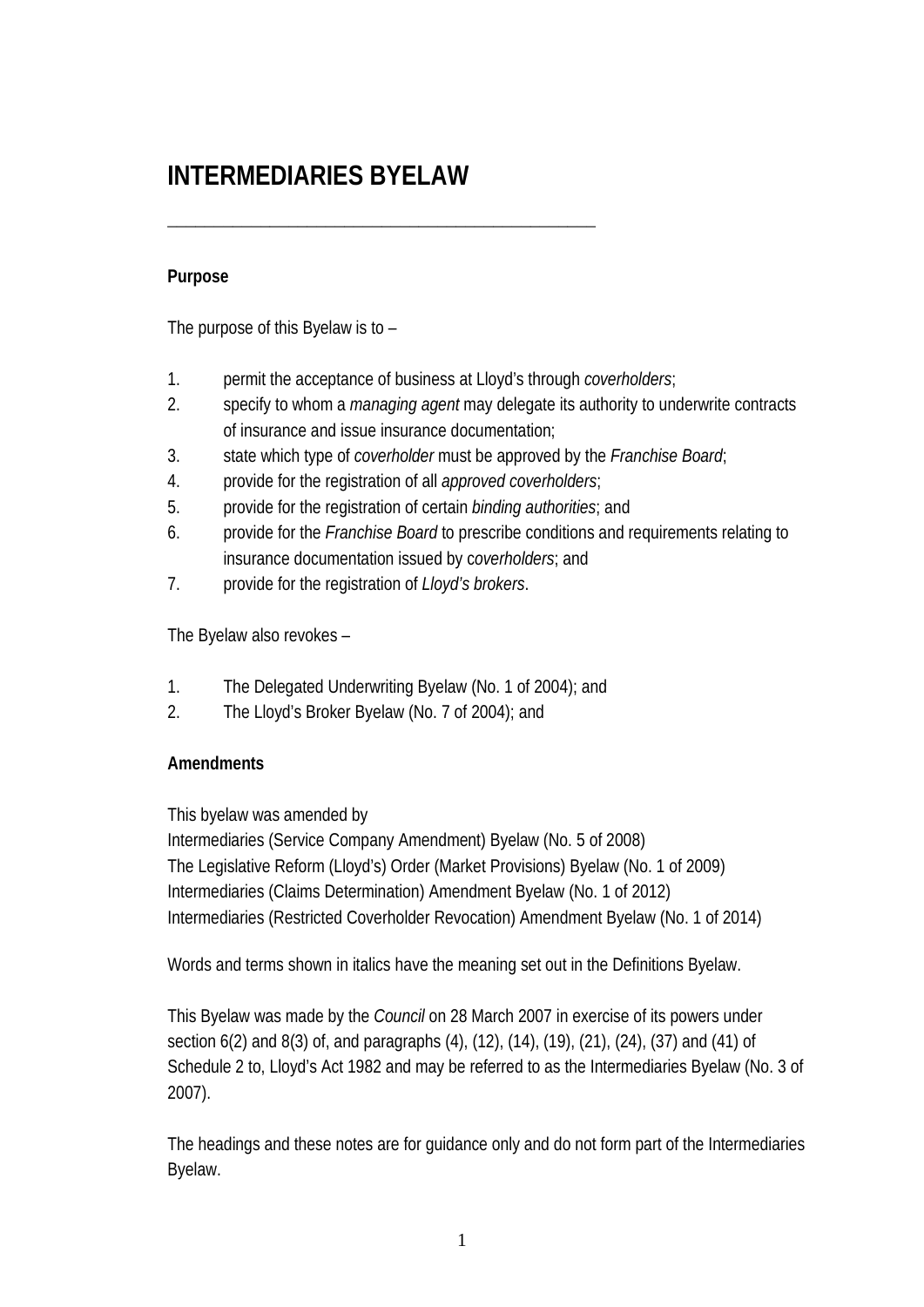# **Contents**

\_\_\_\_\_\_\_\_\_\_\_\_\_\_\_\_\_\_\_\_\_\_\_\_\_\_\_\_\_\_\_\_\_\_\_\_\_\_

| Section 1 | <b>Delegated Underwriting</b>                                                                                                    |
|-----------|----------------------------------------------------------------------------------------------------------------------------------|
| Part A    | Delegation of authority                                                                                                          |
|           | Delegation of authority to enter into contracts of insurance<br>Delegation of authority to issue insurance documentation         |
| Part B    | Registers of coverholders and registered binding authorities                                                                     |
| Part C    | Approved coverholders                                                                                                            |
|           | Applications for approval<br>Approval<br>Directions, conditions and requirements<br>Review of approval<br>Revocation of approval |
| [Part D   | Deleted by the Intermediaries (Restricted Coverholder Revocation) Amendment Byelaw<br>(No. 1 of 2014).]                          |
| Part E    | <b>Binding authorities</b>                                                                                                       |
|           | Requirements relating to binding authorities<br>Registration of binding authorities                                              |
| Part F    | Requirements for insurance documentation                                                                                         |
| Part G    | Claims and third party administrators                                                                                            |
| Part H    | Suspension                                                                                                                       |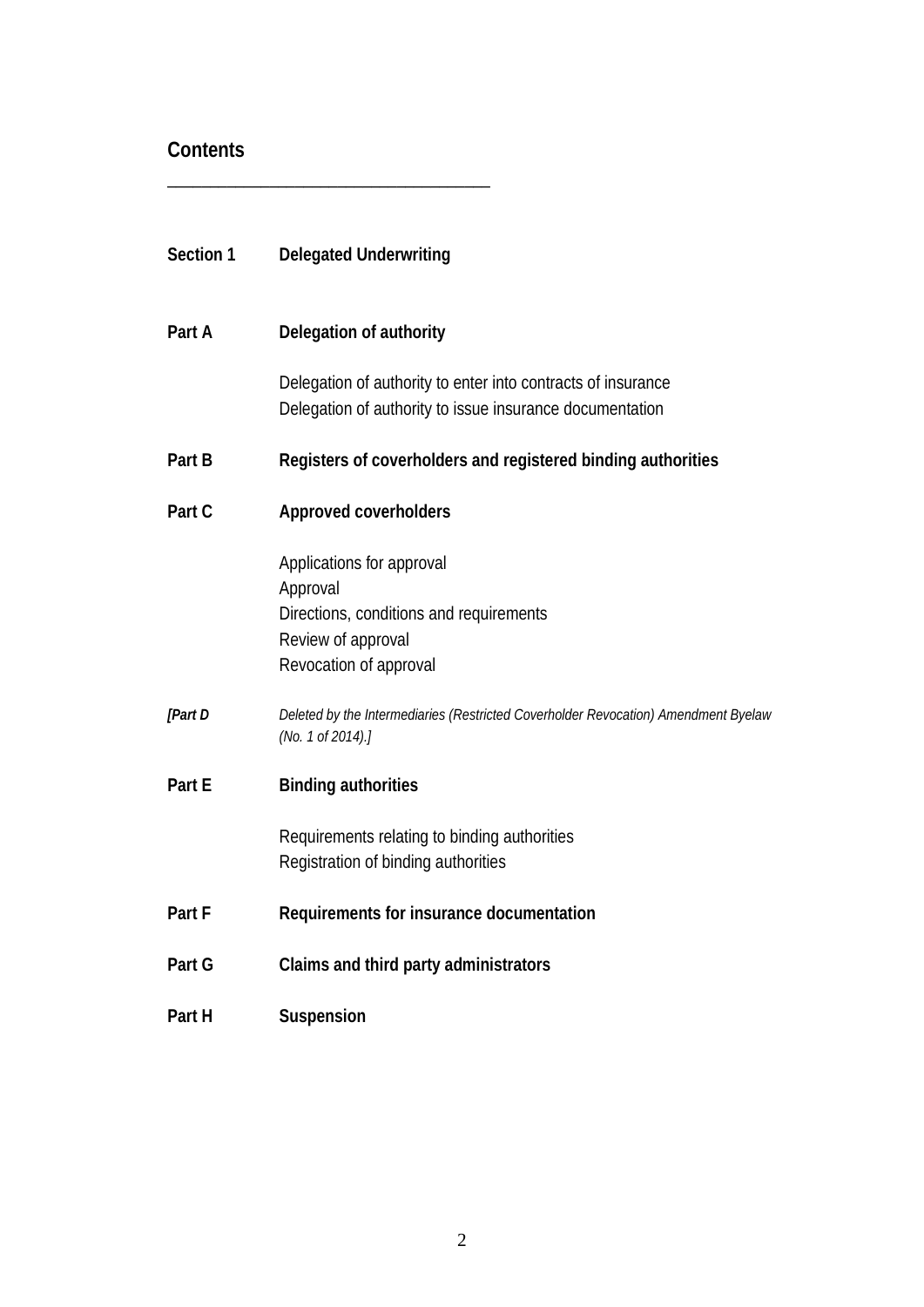| Section 2 | Lloyd's Brokers                                                                                        |
|-----------|--------------------------------------------------------------------------------------------------------|
|           |                                                                                                        |
| Part I    | Registration                                                                                           |
|           | Registration                                                                                           |
|           | Criteria for registration                                                                              |
| Part J    | Additional requirements for Lloyd's brokers                                                            |
|           | Terms of business agreements                                                                           |
|           | Notification to Lloyd's                                                                                |
| Part K    | Review of registration                                                                                 |
|           | Power to conduct reviews                                                                               |
| Part L    | Removal from the register                                                                              |
|           | Removal from the register                                                                              |
|           | Postponed removal<br>Permission to broke insurance business after removal                              |
|           |                                                                                                        |
| Section 3 | Miscellaneous and transitional arrangements                                                            |
|           |                                                                                                        |
| Part M    | Miscellaneous and transitional arrangements                                                            |
|           | Acceptance of business                                                                                 |
|           | The Franchise Board<br>Managing agent's obligations (coverholder arrangements)                         |
|           | Publication                                                                                            |
|           | Fees                                                                                                   |
|           | <b>Divestment</b>                                                                                      |
|           | Prohibition on unregistered persons broking insurance business at Lloyd's<br>Disclosure of information |
|           | Revocations and consequential amendments                                                               |
|           | Transitional and miscellaneous arrangements                                                            |
|           | Supplementary directions, conditions and requirements                                                  |
|           | Commencement                                                                                           |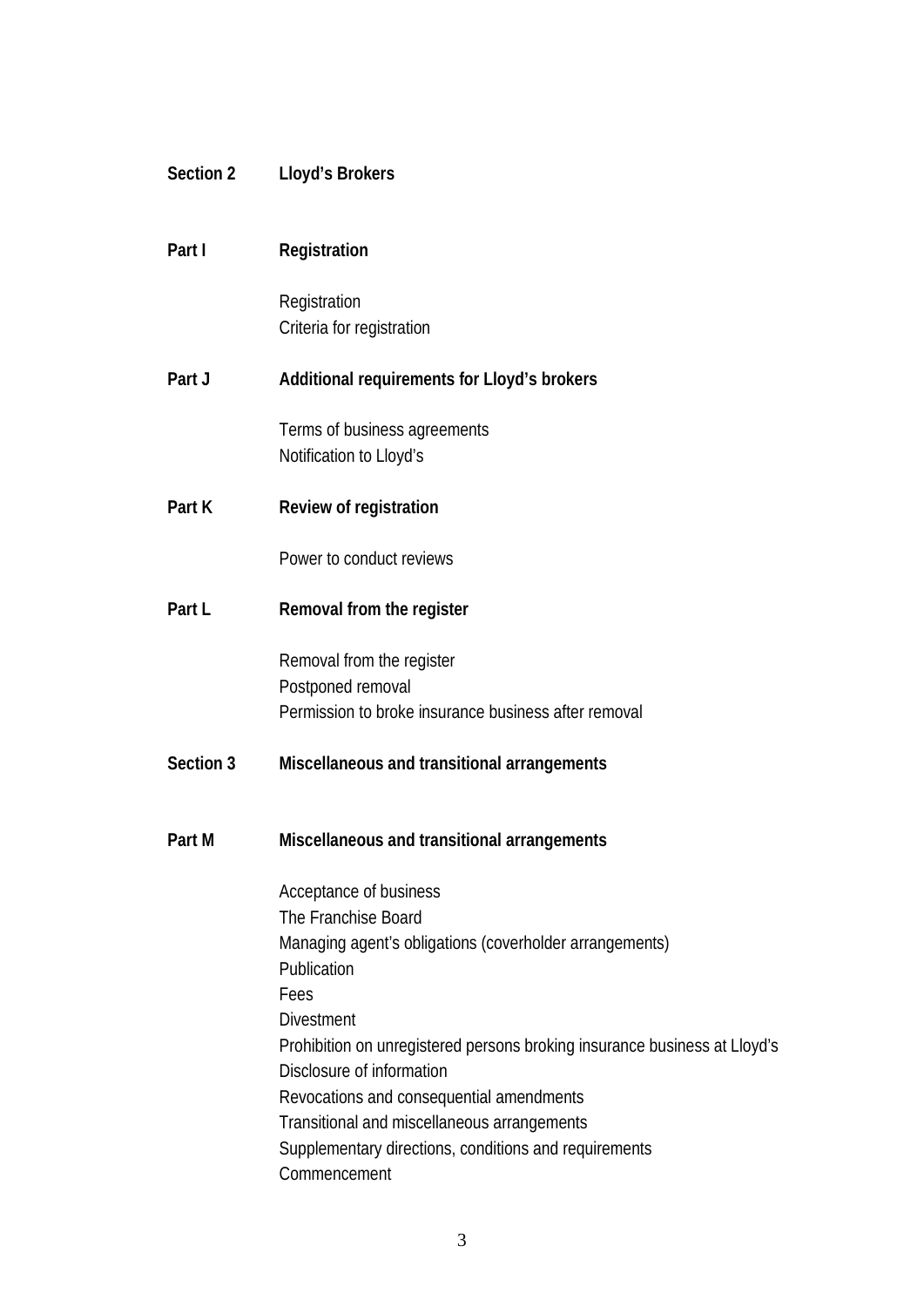# **Section 1 Delegated Underwriting**

#### **Part A – Delegation of authority**

Delegation of authority to enter into contracts of insurance

- 1. A *managing agent* shall not delegate its authority to enter into contracts of insurance to be underwritten by the *members* of a *syndicate* managed by it to any person other than –
	- (a) to a director or employee of the *managing agent* or, with the consent of the *Franchise Board*, to any other individual engaged to provide services to the *managing agent*;
	- (b) to another *managing agent* or authorised insurance company in accordance with the terms of a *line slip*;
	- (c) to another *managing agent* in accordance with the terms of a *registered binding authority*;
	- (d) to an *approved coverholder* in accordance with the terms of a *registered binding authority*;
	- *[(e) deleted by the Intermediaries (Restricted Coverholder Revocation) Amendment Byelaw (No. 1 of 2014).]*
	- (f) to the *Society*, or a representative or agent of the *Society*; or
	- (g) in accordance with any other of the *requirements of the Council*.
- 2. Any person, other than the *Society* or a *managing agent*, with authority to enter into contracts of insurance to be underwritten by *members* of a *syndicate* shall not subdelegate that authority other than to a director, partner or employee of that person in accordance with the terms of the *binding authority* or *line slip* in question, save that a *service company coverholder* may also sub-delegate its authority under its *service company agreement* to another *approved coverholder* in accordance with the terms of a *binding authority*.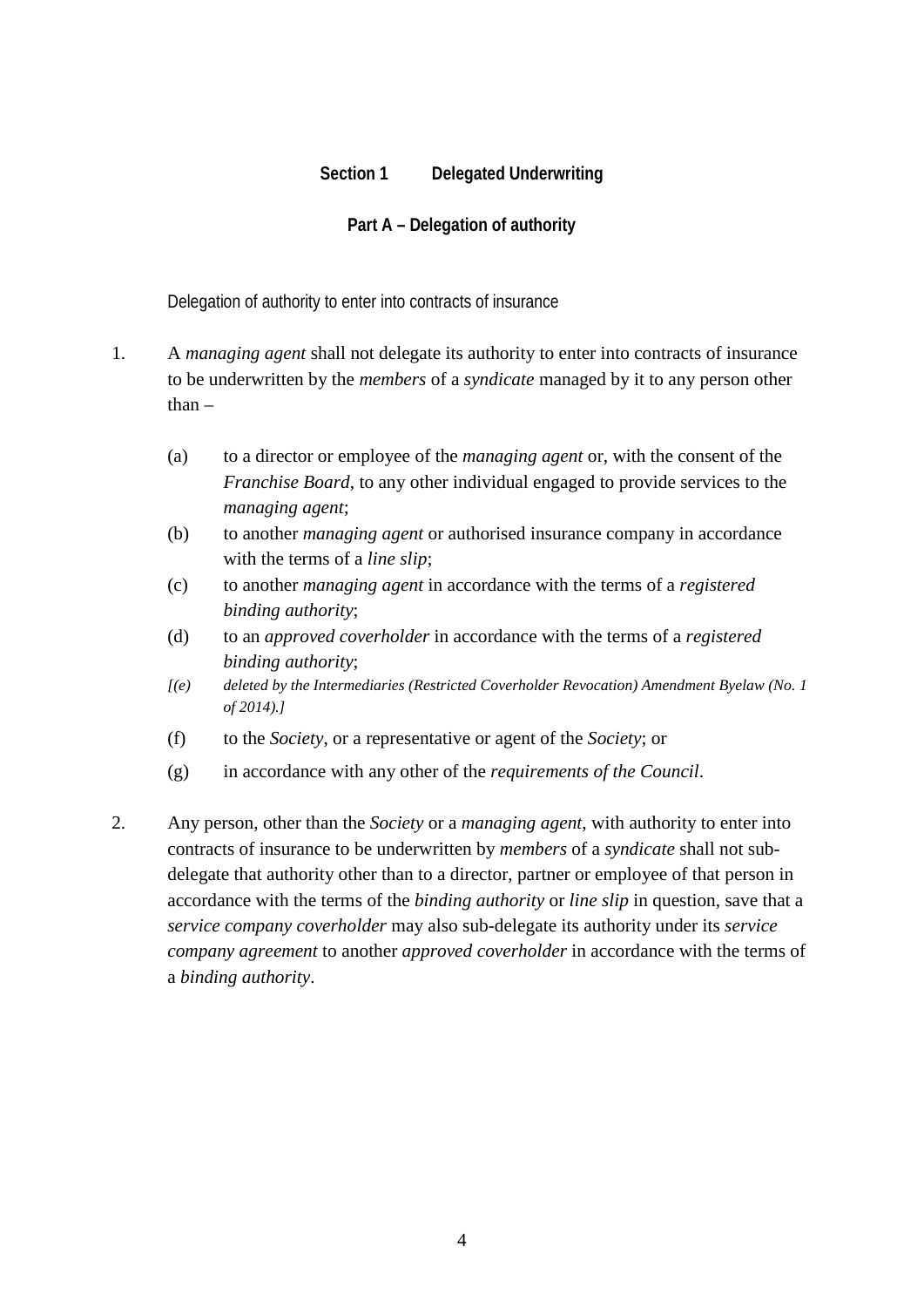Delegation of authority to issue insurance documentation[1](#page-4-0)

- 3. A *managing agent* shall not delegate its authority to issue documents evidencing contracts of insurance underwritten by the *members* of a *syndicate* managed by it to any person other than to –
	- (a) the *LPSO*;
	- (b) a director or employee of the *managing agent* or, with the consent of the *Franchise Board*, to any other individual engaged to provide services to the *managing agent*;
	- (c) another *managing agent* or an authorised insurance company in accordance with the terms of a *line slip*;
	- (d) another *managing agent* in accordance with the terms of a *registered binding authority*;
	- (e) an *approved coverholder* in accordance with the terms of a *registered binding authority* or a *restricted binding authority*;
	- *[(f) deleted by the Intermediaries (Restricted Coverholder Revocation) Amendment Byelaw (No. 1 of 2014).]*
	- (g) the *Society*, including for the purpose of issuing or otherwise making available marine insurance certificates in accordance with the Marine Insurance Certificates Byelaw (No. 3 of 2002), or a representative or agent of the *Society*; or
	- (h) to such other persons as the *Franchise Board* may permit.
- 4. Any person, other than the *Society*, *LPSO* or a *managing agent*, with authority to issue documents evidencing contracts of insurance underwritten on behalf of the *members of a syndicate* shall not sub-delegate that authority other than to a director, partner or employee of that person in accordance with the terms of the *binding authority* or *line slip* in question, save that a *service company coverholder* may also sub-delegate its authority under its *service company agreement* to another *approved coverholder* in accordance with the terms of a *binding authority*.

<span id="page-4-0"></span> <sup>1</sup> Paragraph 3 of the Intermediaries Byelaw does not prohibit:

<sup>(1)</sup> the use of electronic systems or repositories for the formation, recording and storage of insurance contracts; or

<sup>(2)</sup> brokers from producing evidence of cover from such systems or repositories as this in itself does not constitute delegation of authority by the managing agent. In that context, brokers may produce insurer authorised evidence of cover held on the system for onward transmission to the insured provided that the reproduction is a complete and accurate reproduction of the insurer authorised evidence of cover.

This footnote has been included because Lloyd's has received enquiries seeking clarification of this paragraph in the context of electronic systems and repositories. This footnote does not form a part of the byelaw. Lloyd's August 2008.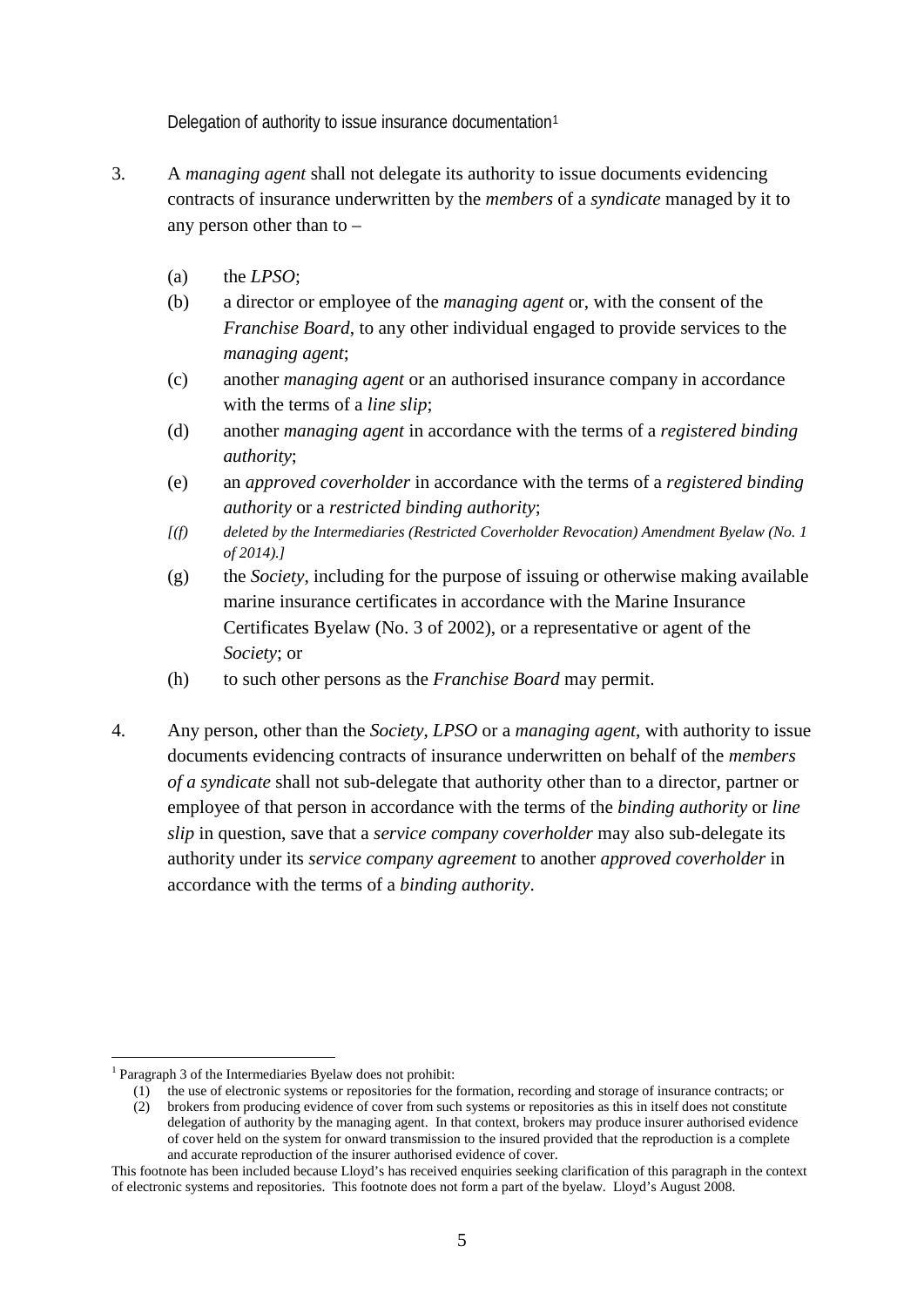# **Part B – Registers of coverholders and registered binding authorities**

- 5. The *Franchise Board* shall establish and maintain registers of
	- (a) *approved coverholders*; and
	- (b) *registered binding authorities*.
- 6. The registers shall be in such form and contain such information as the *Franchise Board* may prescribe.
- 7. The *Franchise Board* may prescribe which persons or categories or classes of person may inspect all or any part of each register referred to in paragraph 5.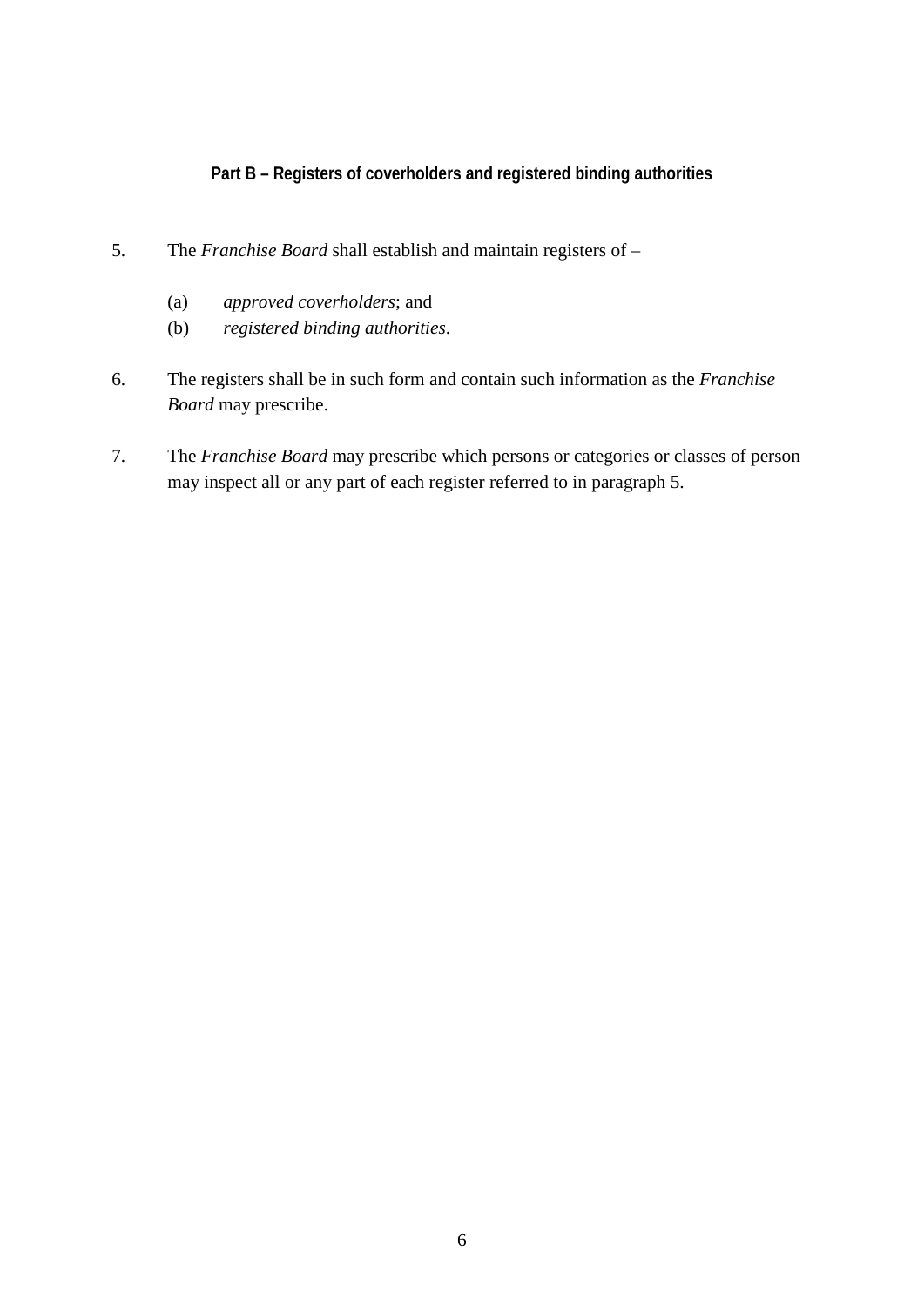# **Part C - Approved coverholders**

Applications for approval

- 8. Any company or partnership that wishes to be approved as an *approved coverholder* (an "*applicant*") may apply to the *Franchise Board*.Applications shall be made in accordance with such procedures and shall be accompanied by such documents and information as the *Franchise Board* may from time to time prescribe.
- 9. The *Franchise Board* may require an *applicant*, which is not a *Lloyd's broker*, to be sponsored by a *Lloyd's broker* or a *managing agent* (the "*sponsor*").
- 10. At any time after receiving an application, the *Franchise Board* may, in connection with the consideration of the application, require –
	- (a) the *applicant*;
	- (b) any *sponsor*; or
	- (c) any *managing agent* which proposes to enter into a *binding authority* with the *applicant*,

or any of the directors, partners and employees of any such person to –

- (i) provide information, documents, books, records and other materials;
- (ii) answer questions;
- (iii) give undertakings or make declarations to the *Franchise Board*;
- (iv) attend before the *Franchise Board* or any representative or agent of the *Society*;
- (v) permit the *Franchise Board* or any representative or agent of the *Society* to attend at the *applicant's* business premises to inspect, review or assess the *applicant's* business operations, books and records and to pay or contribute to the costs of that inspection, review or assessment;
- (vi) provide funds or other security (including, but not limited to letters of credit, charges or guarantees) for the settlement and payment of insurance transactions incurred by it.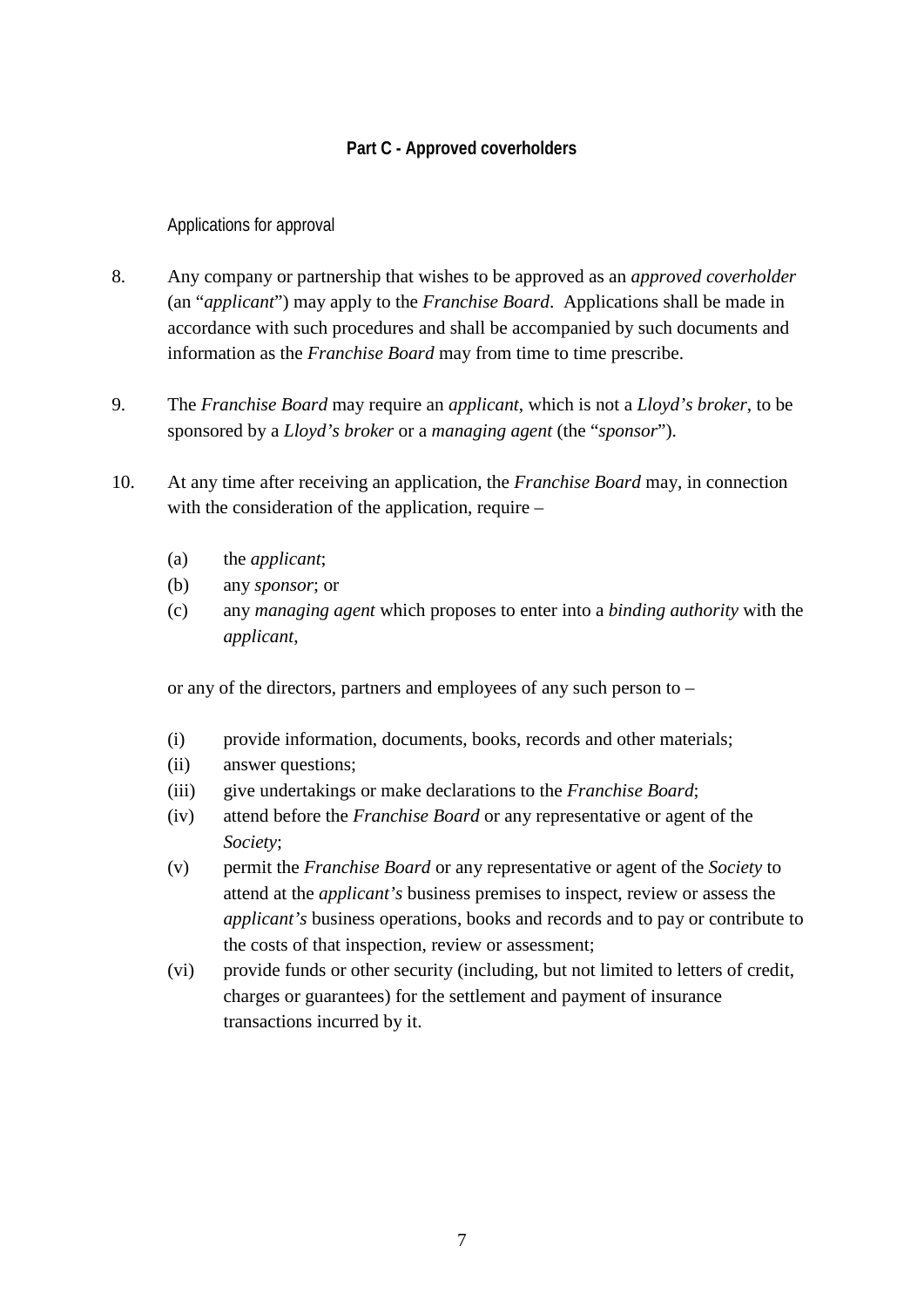Approval

- 11. The *Franchise Board* may consider applications for approval as an *approved coverholder* and grant or refuse any such approval. Upon granting any such approval the name of the *applicant* shall be entered into the register of *approved coverholders.*
- 12. The *Franchise Board* shall not approve an *applicant* as an *approved coverholder* unless the *applicant* has demonstrated to the *Franchise Board* that it is suitable to be an *approved coverholder*.
- 13. In deciding whether an *applicant* is suitable to be approved as an *approved coverholder* the *Franchise Board* shall have regard to such criteria as it may from time to time prescribe for all or any class or category of *applicants*.
- 14. A person shall not hold itself out as being an *approved coverholder* unless its name appears in the register of *approved coverholders*.
- 15. The approval of a person as an *approved coverholder* may be
	- (a) subject to that person entering into a *binding authority* to be registered in accordance with this Byelaw within such period as the *Franchise Board* may specify;
	- (b) subject to the provision of undertakings or declarations from such persons as the *Franchise Board* may require;
	- (c) for a specific or an indefinite period;
	- (d) subject to that person being classified as a *service company coverholder.*

Directions, conditions and requirements

- 16. The *Franchise Board* may at any time give such directions to or impose such conditions or requirements on an *approved coverholder* (or any class or group thereof) as it thinks necessary or appropriate. A direction, condition or requirement given or imposed under this paragraph may include a direction, condition or requirement for the purposes of ensuring that the *approved coverholder* –
	- (a) is or will continue to be suitable to be an *approved coverholder*;
	- (b) will only act in that capacity in accordance with a *binding authority* which has such parties, or which was arranged or broked by such person or persons, as the *Franchise Board* may specify;
	- (c) will only act in that capacity in respect of certain classes or categories of insurance business as specified by the *Franchise Board;*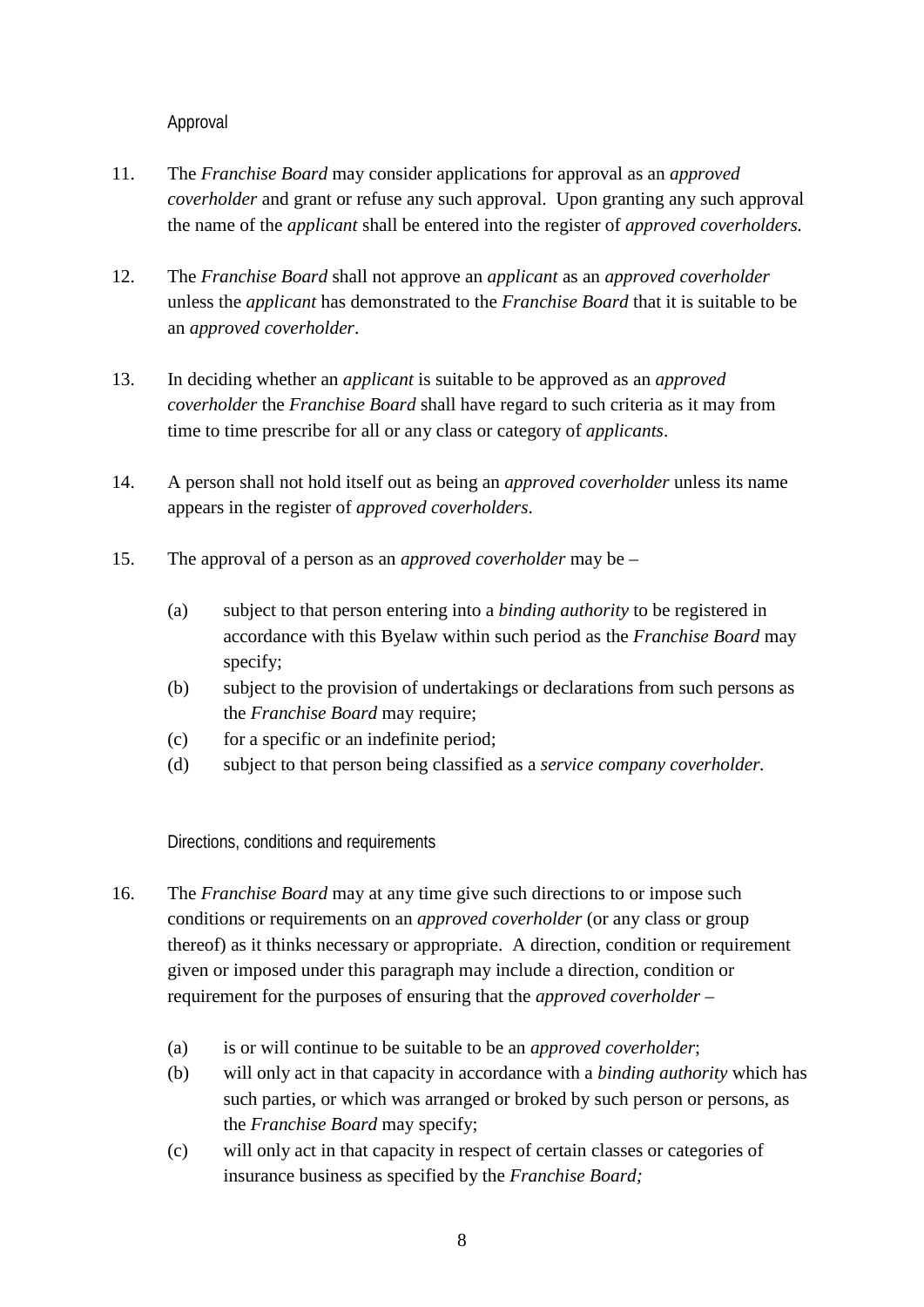(d) may only determine the premium to be charged in respect of each contract of insurance to be entered into under a *binding authority* in accordance with such restrictions or limitations as the *Franchise Board* may specify.

#### Review of approval

- 17. The *Franchise Board* may at any time conduct a review of an *approved coverholder's*  approval under this Byelaw for the purpose of determining –
	- (a) whether the *approved coverholder* continues to be suitable to be an *approved coverholder*;
	- (b) whether there are or may be any ground for exercising any power of the *Franchise Board*.
- 18. In connection with any review conducted by the *Franchise Board* under paragraph 17, the *Franchise Board* may require the *approved coverholder*, any *managing agent* which is or has been a party to a *binding authority* with the *approved coverholder* and any *Lloyd's broker* which arranged, broked or is a party to any such *binding authority* and any of their directors, partners or employees to –
	- (a) provide information, documents, books, records and other materials;
	- (b) answer questions;
	- (c) attend before the *Franchise Board* or any representative or agent of the *Society*;
	- (d) permit the *Franchise Board* or any representative or agent of the *Society* to attend at the *approved coverholder's* business premises to inspect, review or assess the *approved coverholder's* business operations, books and records and to pay or contribute to the costs of that inspection, review or assessment;
	- (e) make declarations to the *Franchise Board*.

#### Revocation of approval

- 19. The *Franchise Board* may at any time revoke the approval of an *approved coverholder* and remove its name from the *register of approved coverholders* if the *Franchise Board* considers that –
	- (a) the *approved coverholder* is not suitable to be an *approved coverholder*;
	- (b) the *approved coverholder* has failed to or has ceased to comply with any direction, condition or requirement given to or imposed upon it under paragraph 16;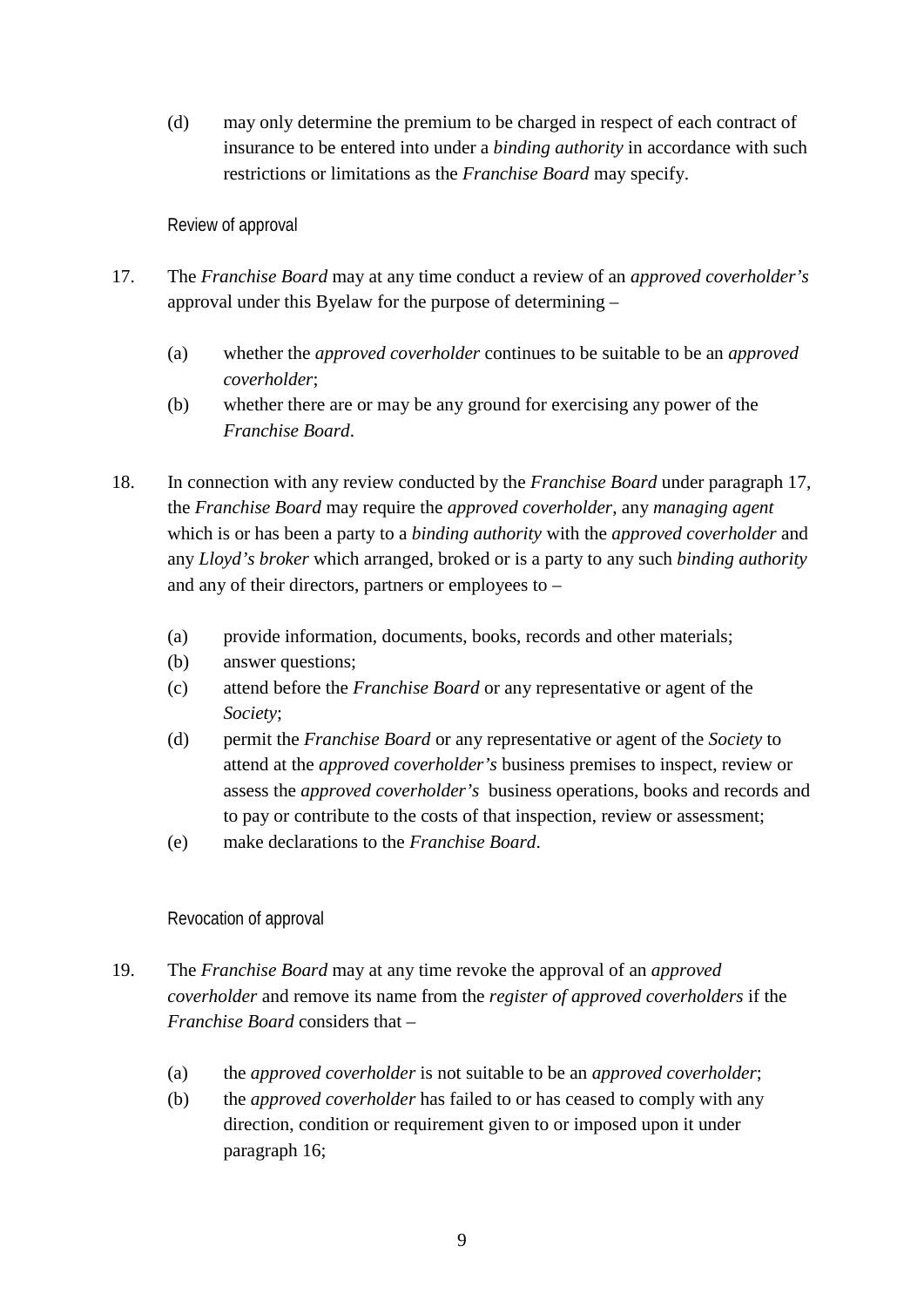- (c) the *approved coverholder* has failed to or has ceased to comply with the terms of any undertaking or declaration that it has given to the *Franchise Board*;
- (d) the *approved coverholder* has not been party to a *registered binding authority* for a period of 3 months, or such longer period as the *Franchise Board* may permit, since the expiry of its authority to enter into contracts of insurance on behalf of the *members* of a *syndicate* under the last *registered binding authority* to which it was party; or
- (e) it is necessary or desirable in order to protect the name, reputation or standing of the *Society* and of its *members* or their authorisation to conduct insurance business.
- 20. Where the *Franchise Board* considers that there are grounds for revoking the approval of an *approved coverholder* the *Franchise Board* may if it considers that there is good reason to do so –
	- (a) postpone that revocation for such period or periods as the *Franchise Board* may specify from time to time or until the *Franchise Board* shall otherwise determine; and
	- (b) in connection with such postponement, at any time give such directions or impose such requirements as it may think fit including directions or requirements for the purpose of ensuring that –
		- (i) the *approved coverholder* does not or does not continue to enter into or purport to enter into any further contracts of insurance on behalf of *members* of a *syndicate*; and
		- (ii) any contracts of insurance entered into by the *approved coverholder* on behalf of *members* of a *syndicate* in any capacity are properly administered.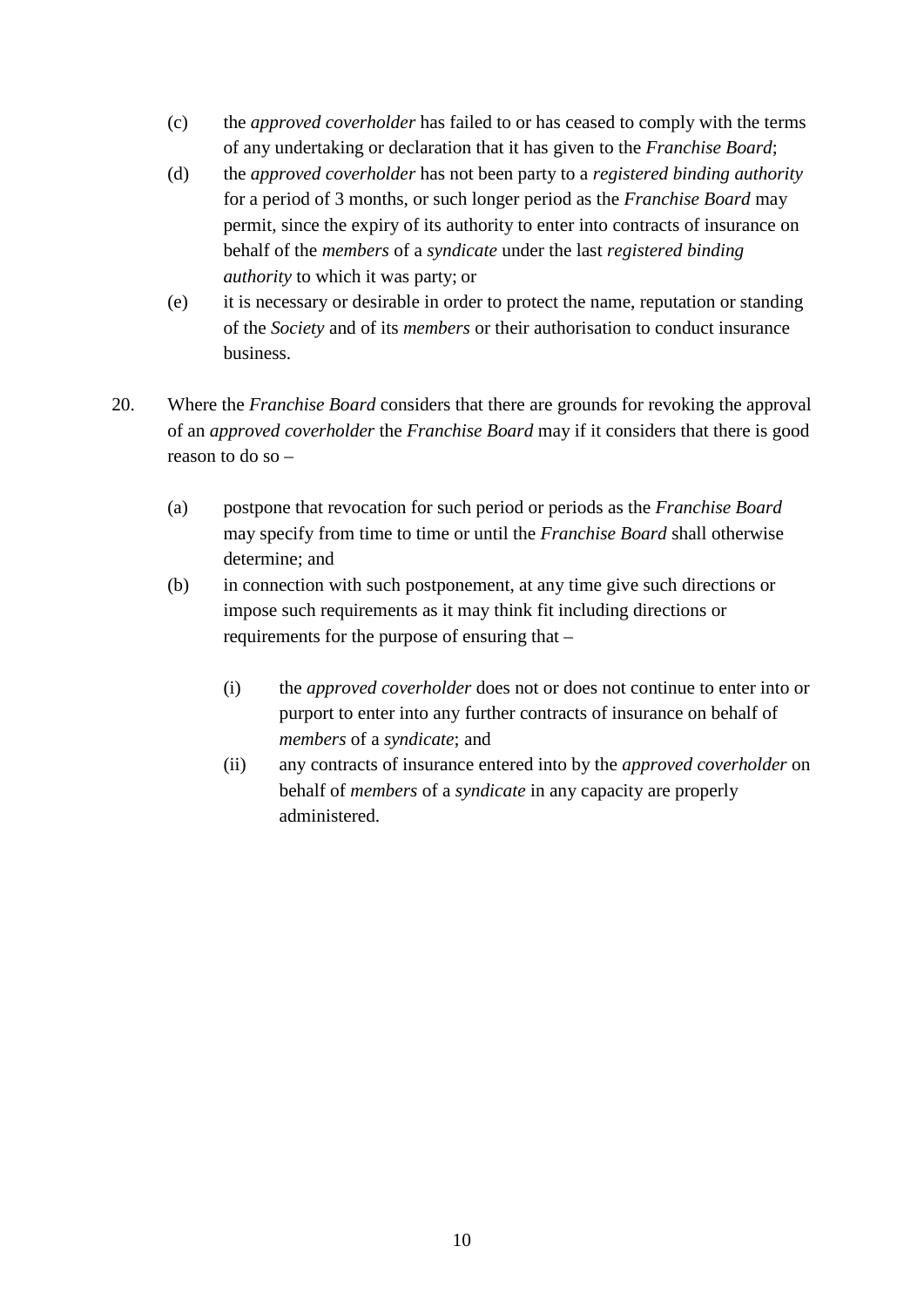# *[Part D – Restricted coverholders*

*Deleted by the Intermediaries (Restricted Coverholder Revocation) Amendment Byelaw (No. 1 of 2014).]*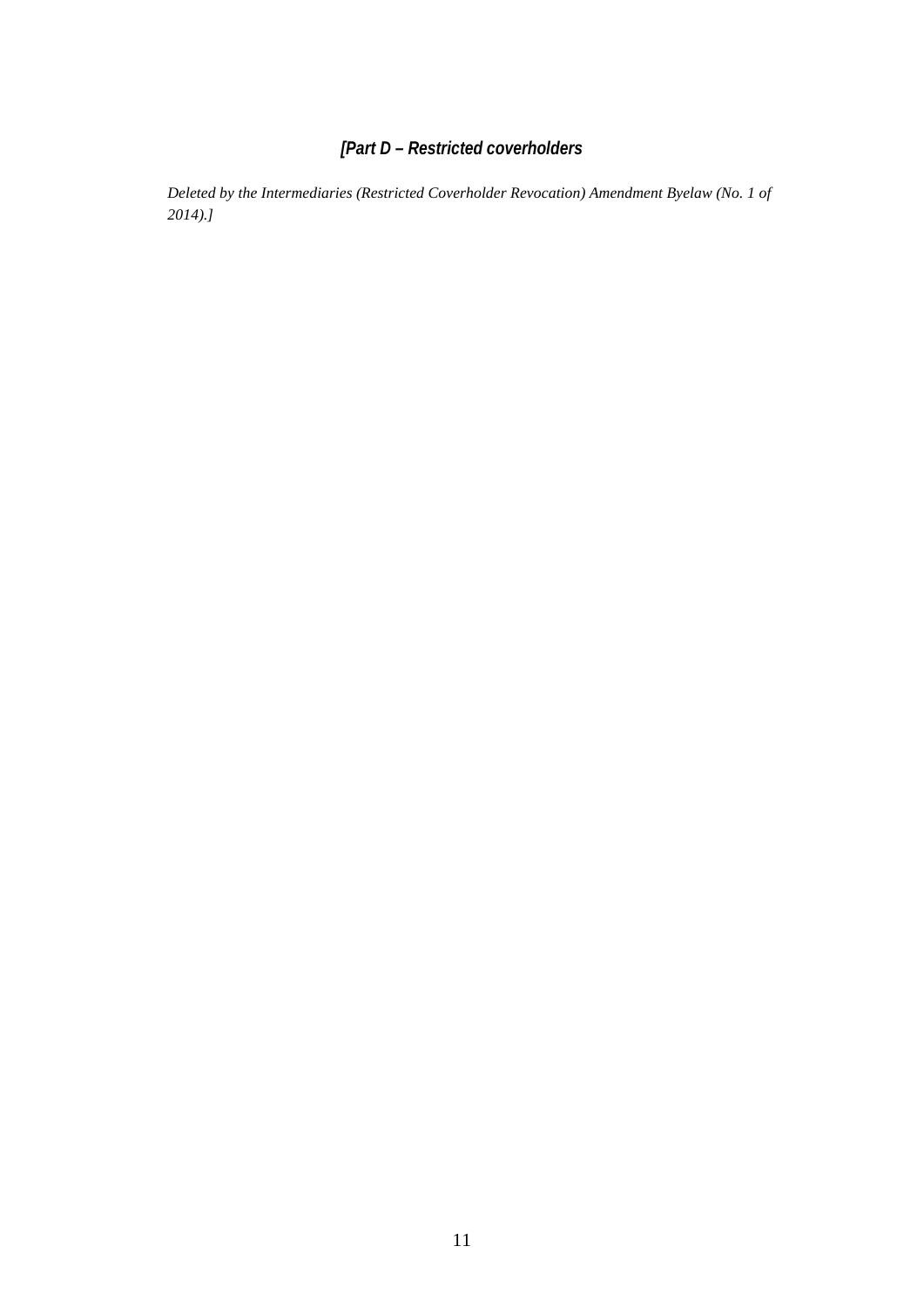# **Part E - Binding authorities and line slips**

Requirements relating to binding authorities and line slips

- 30. The *Franchise Board* may from time to time prescribe conditions and requirements with which all *binding authorities* or *line slips* or any class or category of *binding authority* or *line slip* must comply including conditions and requirements relating to information, provisions and terms to be included in a *binding authority* or *line slip*.
- 31. A *coverholder* or a *managing agent* shall not enter into or purport to enter into a contract of insurance under a *binding authority* or a *line slip* unless -
	- (a) each of the parties to the *binding authority* or *line slip* have agreed to its terms and conditions; and
	- (b) the *binding authority* or *line slip* complies with the conditions and requirements prescribed by the *Franchise Board* in accordance with paragraph 30.

Registration of binding authorities

- 32. An *approved coverholder* shall not enter into or purport to enter into a contract of insurance under a *binding authority* until that *binding authority* has been registered in accordance with the requirements and procedures prescribed by the *Franchise Board*.
- 33. The *Franchise Board* may from time to time prescribe
	- (a) which classes and categories of persons may register a *binding authority*; and
	- (b) prescribe requirements and procedures which must be complied with in order to register a *binding authority*.
- 34. The person who registers a *registered binding authority* shall ensure that the information contained in the register relating to that binding authority is kept up-todate.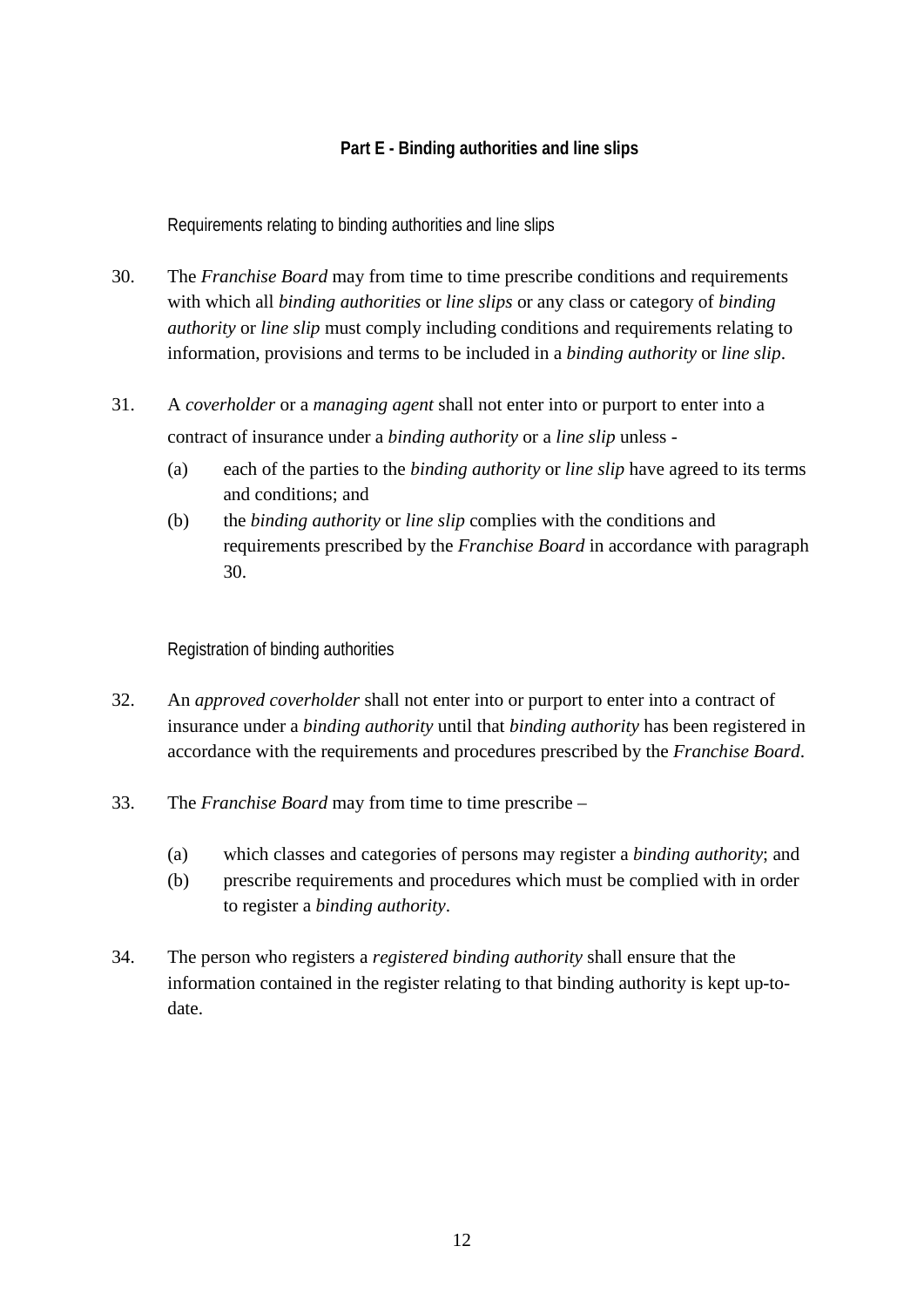#### **Part F - Requirements for insurance documentation**

- 35. The *Franchise Board* may from time to time prescribe such conditions and requirements regarding insurance documentation issued under a *binding authority* or a *line slip* which may include conditions and requirements relating to –
	- (a) the content, form and style of the insurance documentation;
	- (b) service standards for the issuance and distribution of the insurance documentation;
	- (c) arrangements to ensure, where a contract of insurance has been entered into under a *binding authority*, that a policyholder can verify the authority of a *coverholder* to enter into contracts of insurance underwritten by *members* of a *syndicate* and the authenticity of the insurance documentation issued by it; and
	- (d) arrangements for the proper control of the issuance and distribution of the insurance documentation.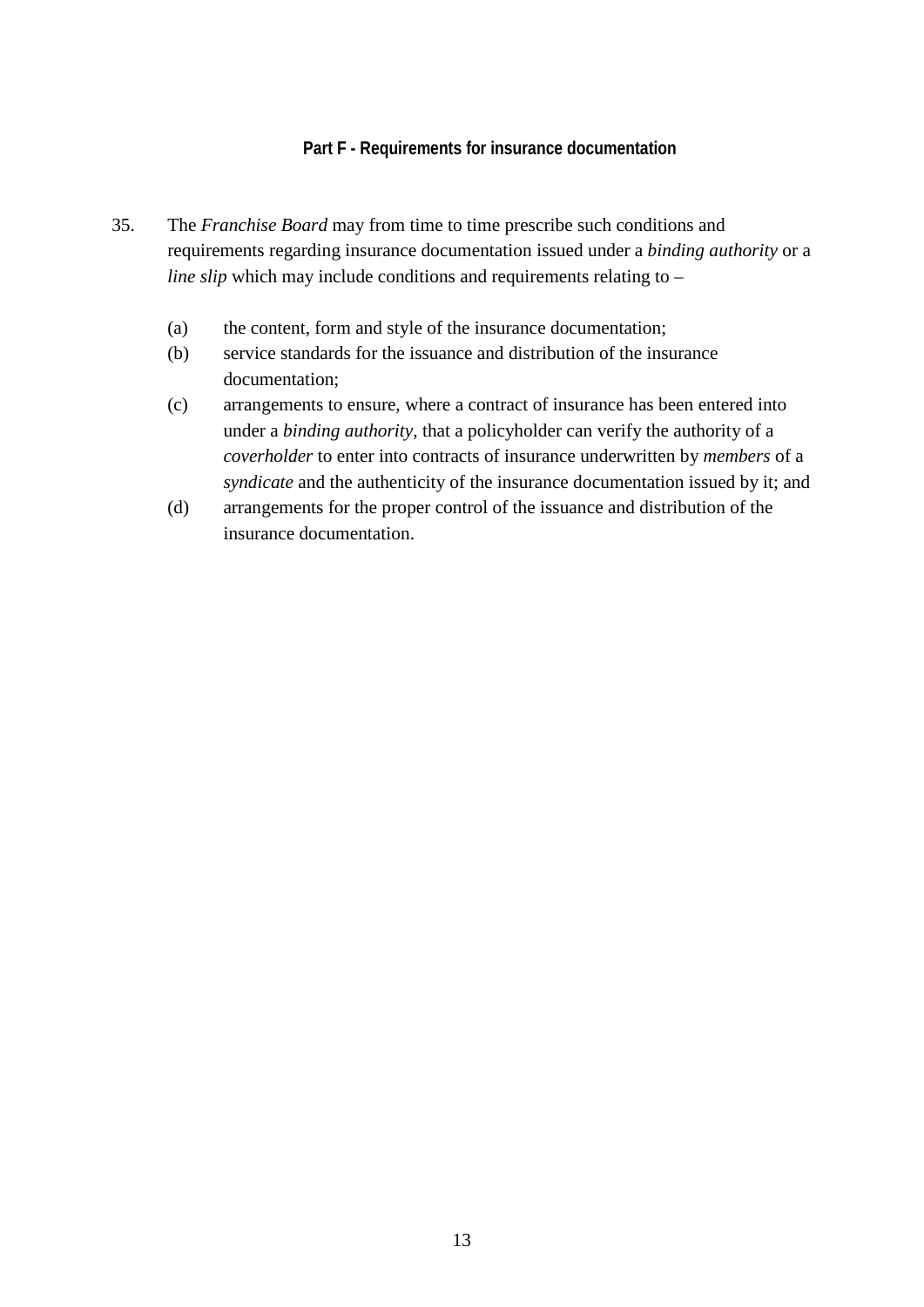# **Part G – Claims and third party administrators**

#### **Claims**

- 36A. In respect of contracts of insurance entered into under a *binding authority*, a *managing agent* shall not delegate its authority to determine claims arising under a contract of insurance entered into on behalf of the *members* of a *syndicate* managed by that *managing agent* to any *person* other than to –
	- (a) the scheme service provider as defined under the terms of the Lloyd's Claims Scheme;
	- (b) a director or employee of the *managing agent* or, with the consent of the *Franchise Board*, to any other individual engaged to provide services to the *managing agent*;
	- (c) another *managing agent* or to a *substitute agent*;
	- (d) an *approved run-off company*;
	- (e) a *coverholder* where the contract of insurance has been entered into by that *coverholder* in accordance with the terms of a *binding authority*;
	- (f) a *Lloyd's claims settling agent*;
	- (g) a lawyer or firm of lawyers qualified to practice law in accordance with the laws and regulations where they are located;
	- (h) a *third party administrator* where the *managing agent* is satisfied that *the third party administrator* is suitable having regard to such criteria that the *Franchise Board* may from time to time prescribe;
	- (i) the *Society* or a representative or agent of the *Society*; or
	- (j) to such other *person* or classes or category of *person* as the *Franchise Board* may permit either generally or in respect of different types, classes or categories of contracts of insurance.
- 36B In respect of contracts of insurance other than those entered into under a *binding authority*, a *managing agent* shall not delegate its authority to determine claims arising under a contract of insurance entered into on behalf of the *members* of a *syndicate* managed by that *managing agent* other than to a *person* that the *managing agent* is satisfied is a competent or appropriate *person* taking into account such guidelines, standards or requirements that the *Franchise Board* may from time to time prescribe.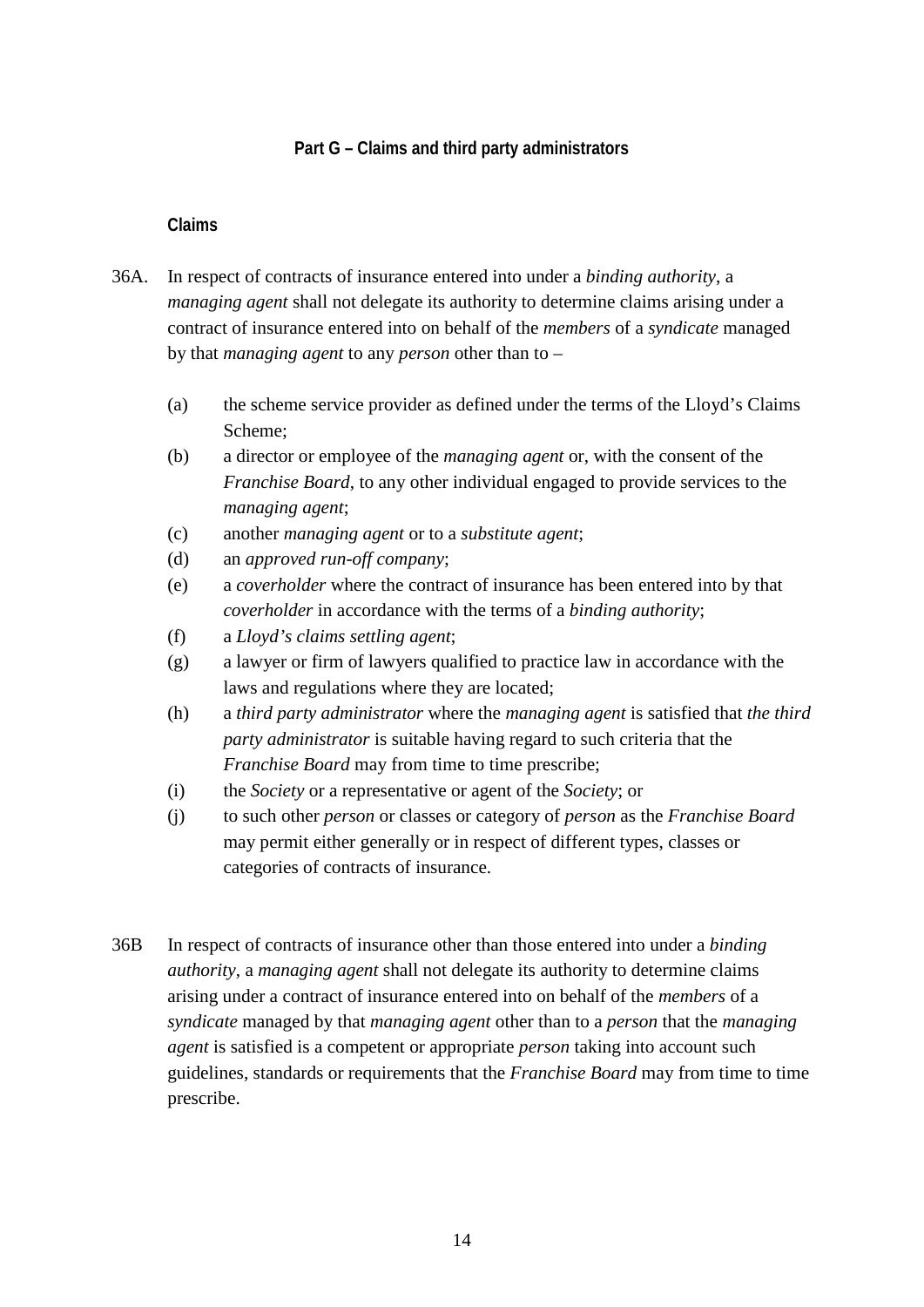36C For the purpose of this Part G of this Byelaw, the expression "to determine claims" shall mean all activities relating to the acceptance or denial of a claim (in whole or in part), the agreement of any amount payable in respect of a claim or the final resolution of any claim, complaint or other matter ancillary to that claim (whether by agreement or by dispute resolution).

# **Third party administrators**

**Notification** 

36D. A *managing agent* shall notify the *Franchise Board* –

- (a) where it intends to delegate its authority to determine claims pursuant to paragraph 36A(h) of this Byelaw to a *third party administrator*; and
- (b) forthwith when the managing agent terminates its delegation of authority to determine claims to that *third party administrator*,

and notifications shall be made in accordance with such process or system as the *Franchise Board* operates for that purpose.

Obligation to inform if no longer fit and proper

- 36E. A *managing agent* shall immediately notify the *Franchise Board*
	- (a) if it has reason to believe that any *third party administrator* may not be a fit and proper *person*; or
	- (b) of any other matters relating to the *third party administrator* which the *managing agent* believes may adversely impact the name, reputation or standing of the *Society* and of its *members* or their authorisation to conduct insurance business.

Information

- 36F. The *Franchise Board* may at any time require a *managing agent*, which has delegated its authority to determine claims to a *third party administrator* pursuant to paragraph  $36A(h)$  of this Byelaw, to –
	- (i) provide information, documents, books, records and other materials;
	- (ii) answer questions;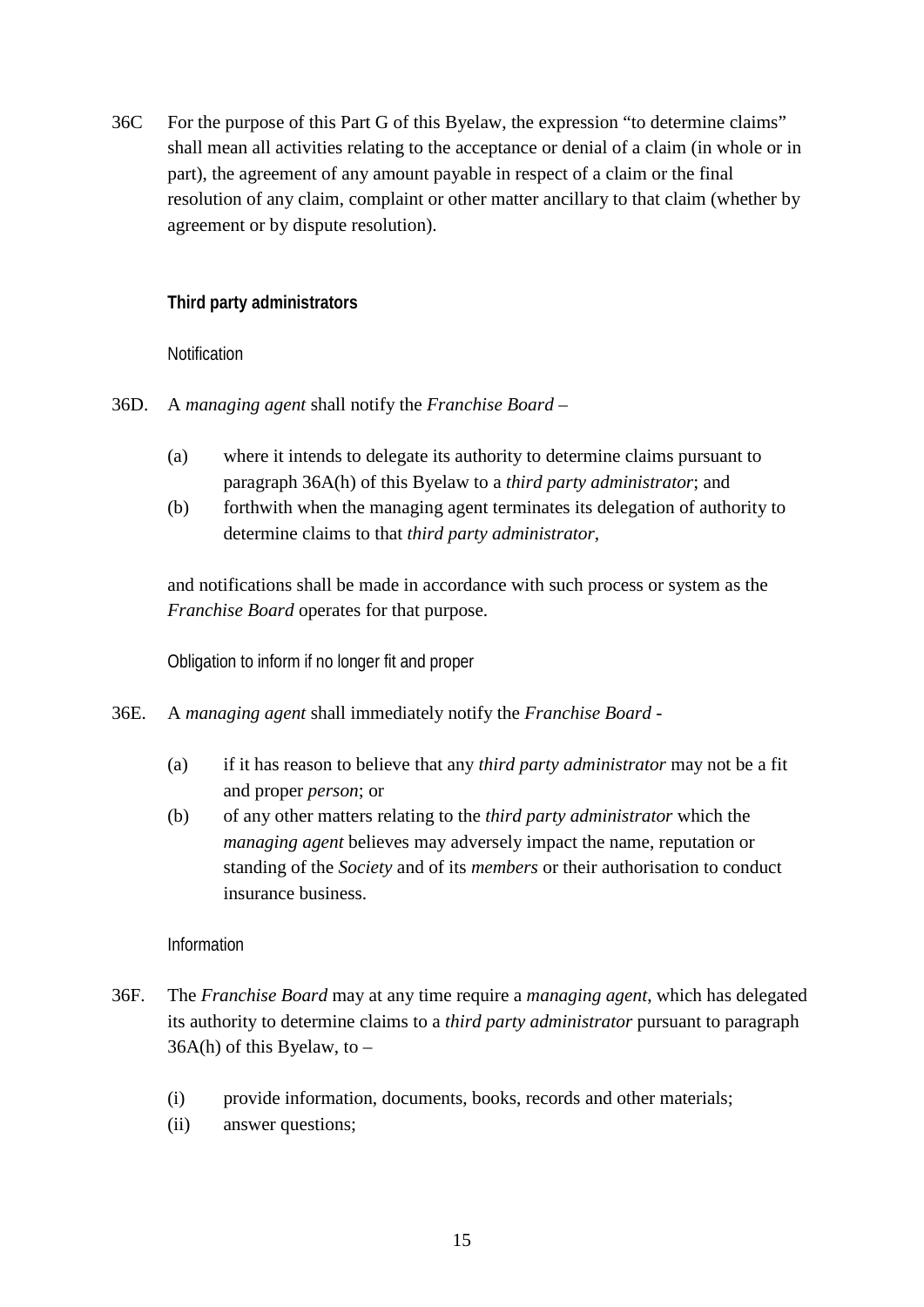(iii) give undertakings or make declarations to the *Franchise Board,*

in respect of that *third party administrator*.

Directions and requirements

- 36G The *Franchise Board* may at any time give such directions to or impose such conditions or requirements on a *managing agent* in respect of any *third party administrator* (or any class of group thereof) as it thinks necessary or appropriate. A direction, condition or requirement given or imposed under this paragraph may include a direction, condition or requirement –
	- (a) for the purposes of ensuring that a *third party administrator -*
		- (i) is or will continue to be fit and proper to be a *third party administrator;*
		- (ii) will only act in that capacity in respect of certain classes or categories of insurance business as specified by the *Franchise Board*,
	- (b) that the *managing agent* cease delegating its authority to determine claims to a *third party administrator.*

Claims Delegation Agreement

36H. The *Franchise Board* may from time to time prescribe conditions and requirements with which all agreements delegating a *managing agent's* authority to determine claims arising under a contract of insurance entered into under a *binding authority* to a *third party administrator* or any type, class or category of agreement must comply. This may include conditions and requirements relating to information, provisions and terms to be included in that agreement.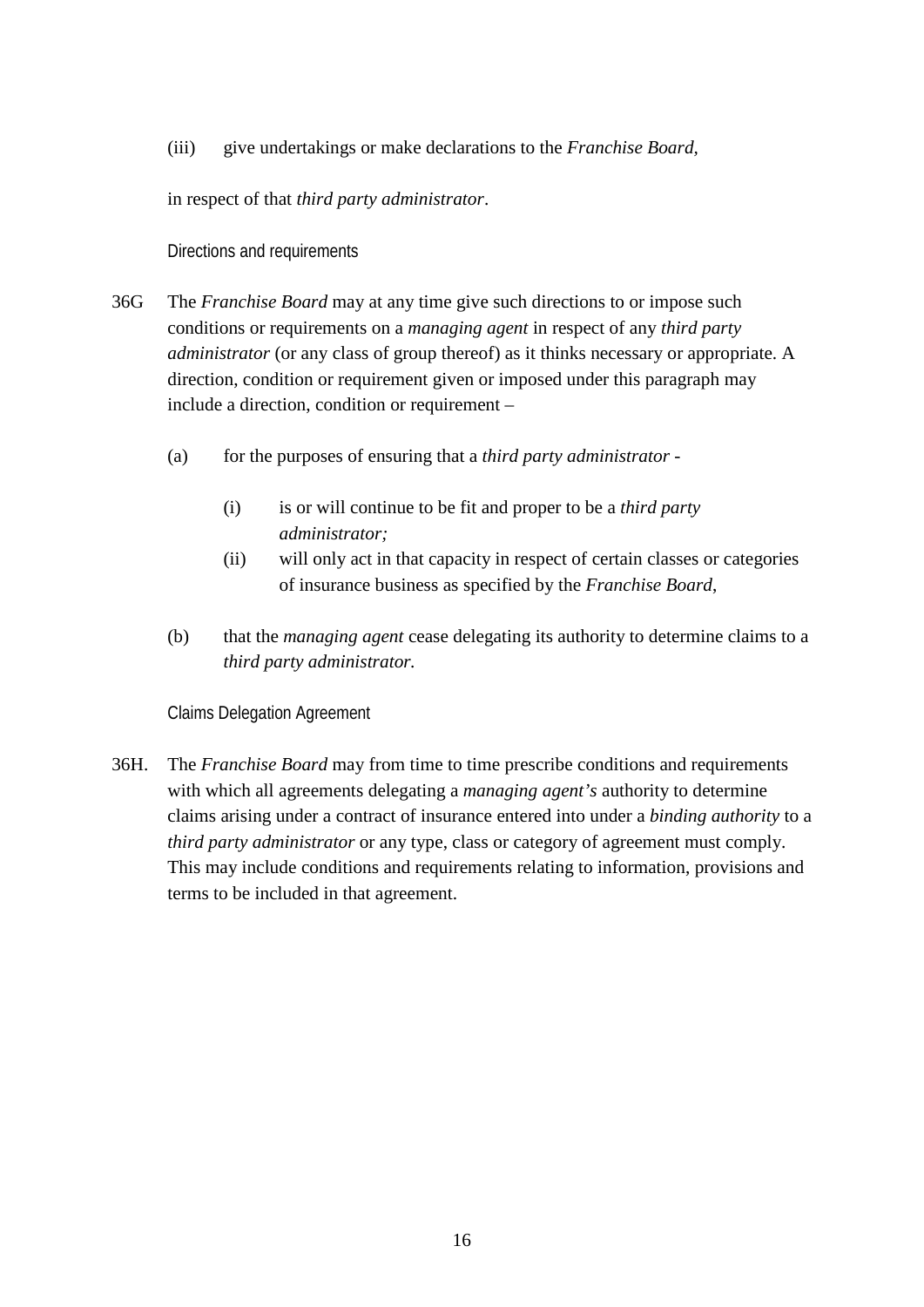# **Part H - Suspension**

- 37. The *Franchise Board* may make a direction or order of suspension in respect of any *coverholder* on such terms and subject to such requirements as it may specify when in its opinion such a direction or order appears to be necessary or desirable in the interests of the *Society*, its *members* or policyholders.
- 38. The terms of a direction or order made by the *Franchise Board* under paragraph 37 may include requirements that the *coverholder* –
	- (a) ceases to enter into contracts of insurance on behalf of *members* of a *syndicate* in respect of any or all *binding authorities*;
	- (b) ceases to administer or run-off any contract of insurance entered into by it on behalf of *members* of a *syndicate*;
	- (c) ceases to issue documents evidencing contracts of insurance entered into by it on behalf of *members* of a *syndicate.*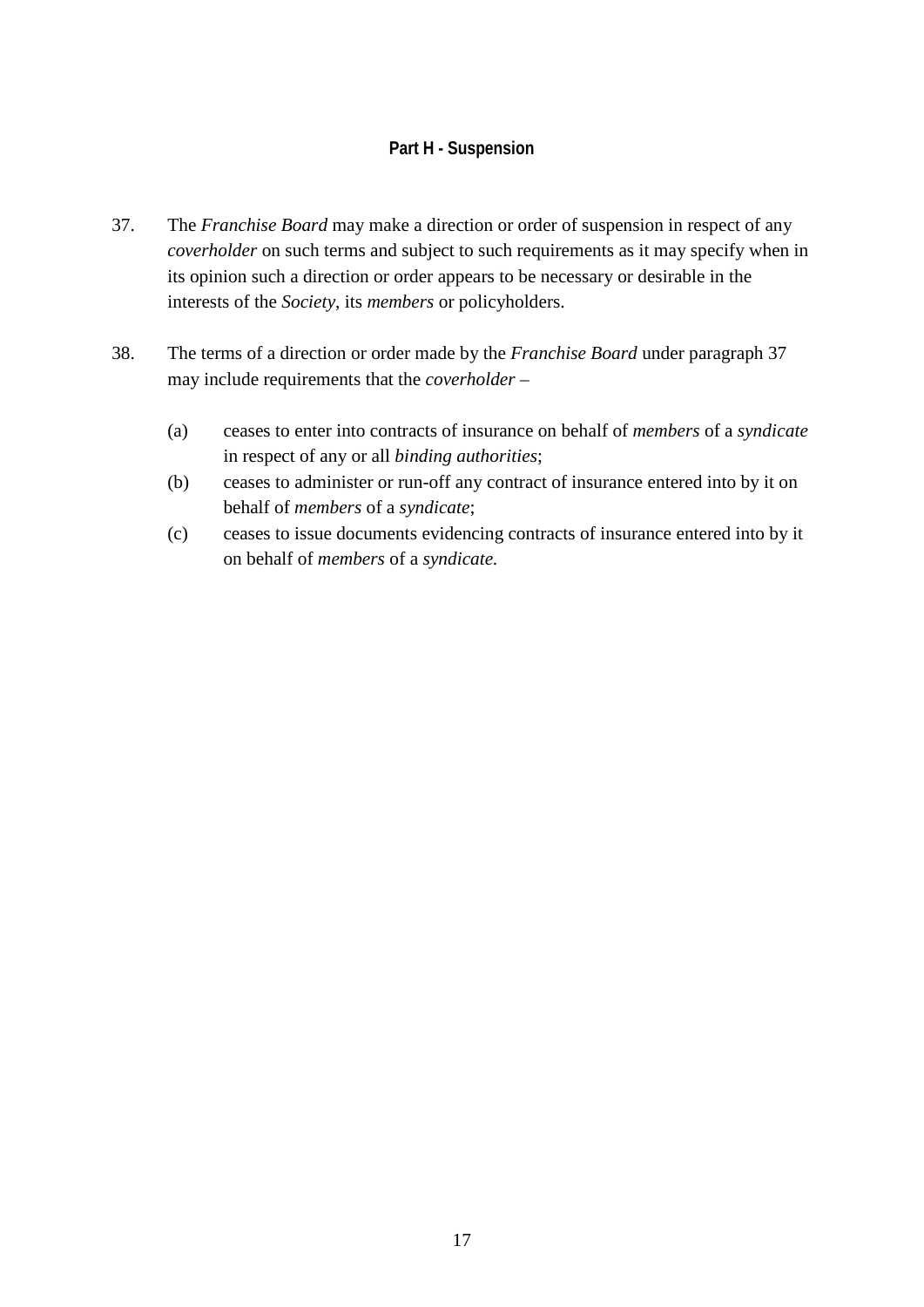#### **Section 2 Lloyd's Brokers**

#### **Part I - Registration**

#### Registration

- 39. The registration of persons as *Lloyd's brokers* and the renewal, review and withdrawal of such registration shall be under the control of the *Franchise Board*.
- 40. The *Franchise Board* shall maintain a register of *Lloyd's brokers* which shall be in such form and contain such information as the *Franchise Board* may from time to time prescribe.
- 41. Any *person* who wishes to be registered or re-registered as a *Lloyd's broker* (an "*applicant*") may apply to the *Franchise Board* for its name to be entered or reentered in the register.
- 42. Applications shall be made in accordance with such procedures and shall be accompanied by such documents and information as the *Franchise Board* may from time to time prescribe.
- 43. Subject to this Byelaw, the *Franchise Board* shall have power to
	- (a) consider any application for entry in the register of *Lloyd's brokers* and any application for re-registration;
	- (b) on the grant of any such application, cause the name of the *applicant* (and all information which the *Franchise Board* may determine in accordance with paragraph 40) to be entered in the register of *Lloyd's brokers*;
	- (c) review the registration of any *Lloyd's broker* in accordance with part K of this Byelaw; and
	- (d) remove the name of any *Lloyd's broker* from the register in accordance with part L of this Byelaw.
- 44. The registration of a *Lloyd's broker* shall be either for a specific period or for an indefinite period.

Criteria for registration

45. An *applicant* shall not be registered as a *Lloyd's broker* unless the *applicant* has demonstrated to the *Franchise Board's* satisfaction that it is eligible to be a *Lloyd's broker*.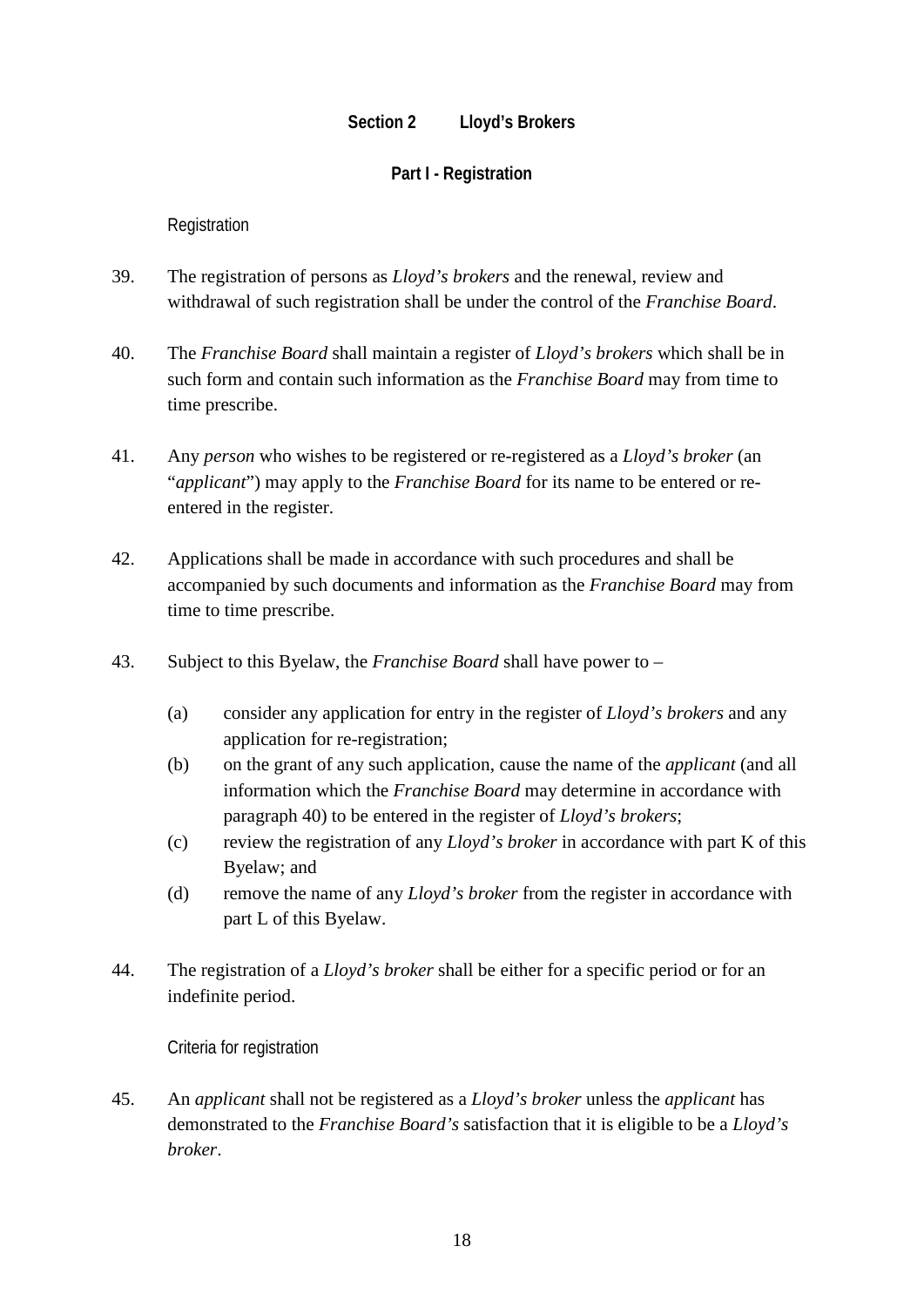46. In deciding whether an applicant is eligible to be registered as a *Lloyd's broker* the *Franchise Board* may have regard to such criteria as it may from time to time prescribe.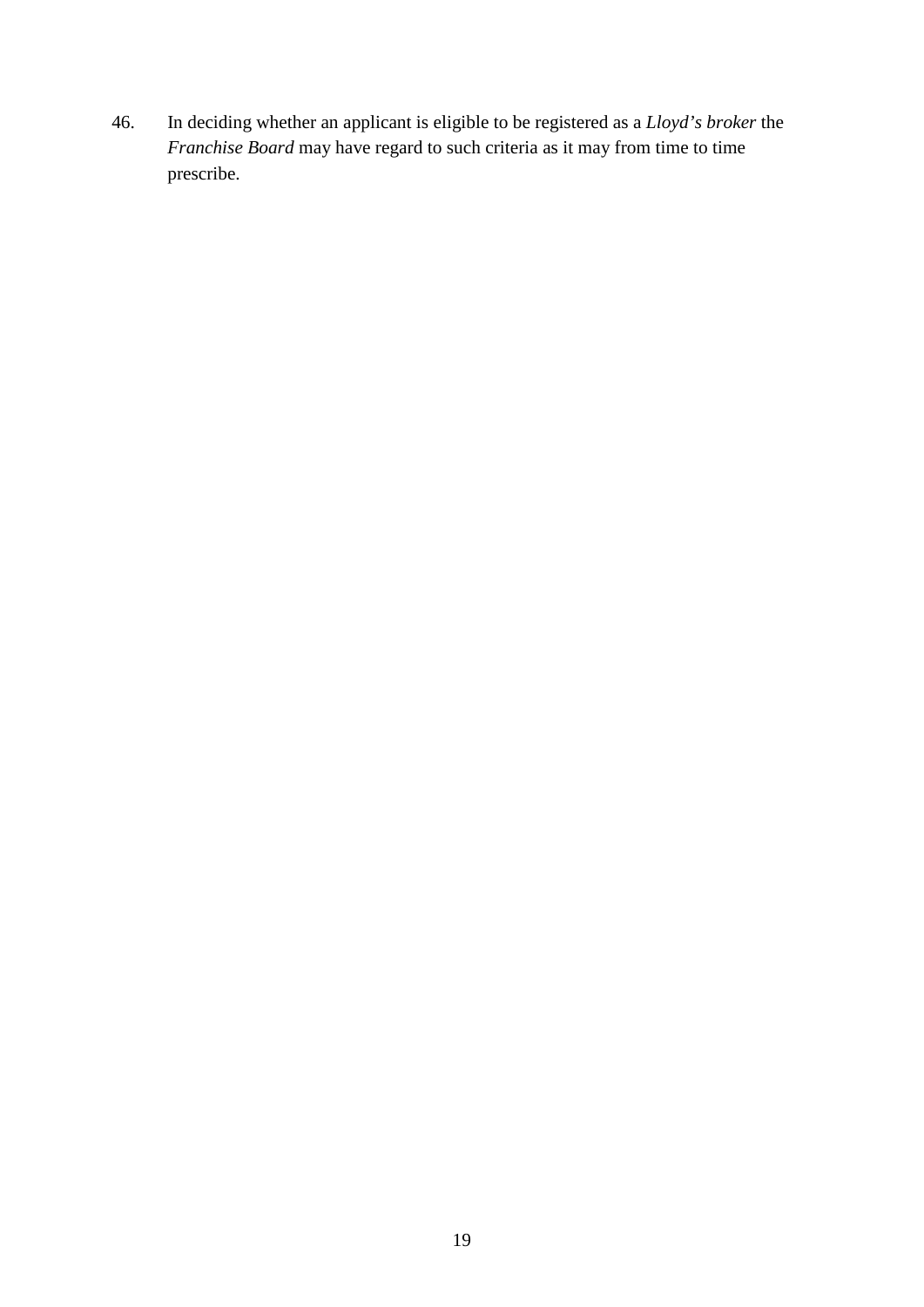# **Part J – Additional requirements for Lloyd's Brokers**

Terms of business agreements

*[47. deleted by The Legislative Reform (Lloyd's) Order (Market Provisions) Byelaw (No.1 of 2009).]*

Notification to Lloyd's

48. While a *Lloyd's broker* remains on the register of *Lloyd's brokers*, it shall ensure that it remains eligible and shall immediately inform the *Franchise Board* in writing if it knows or believes that it is no longer eligible.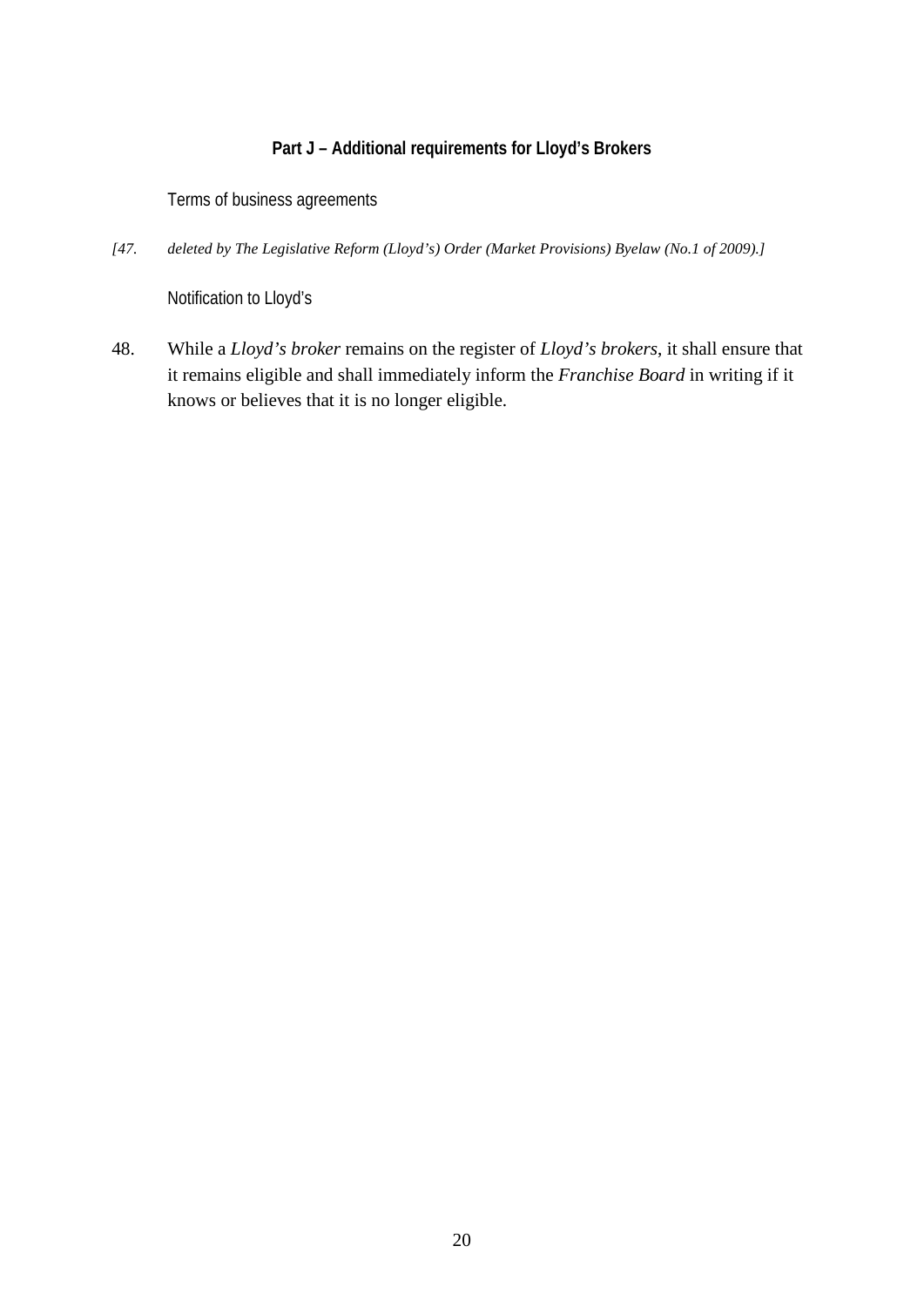# **Part K – Review of registration**

Power to conduct reviews

- 49. The *Franchise Board* may at any time order a review of a *Lloyd's broker's* registration under this Byelaw for the purpose of determining –
	- (a) whether the *Lloyd's broker* in question continues to be eligible to be registered as a *Lloyd's broker*; or
	- (b) whether there are or may be any grounds for exercising any power of the *Franchise Board*.
- 50. Any review ordered pursuant to paragraph 49 of this Byelaw may be conducted by such *person* or *persons* as may from time to time be nominated by the *Franchise Board*.
- 51. A *person* conducting a review of a *Lloyd's broker* may require that it provide such documents and information as that *person* may reasonably require for the purposes of the review.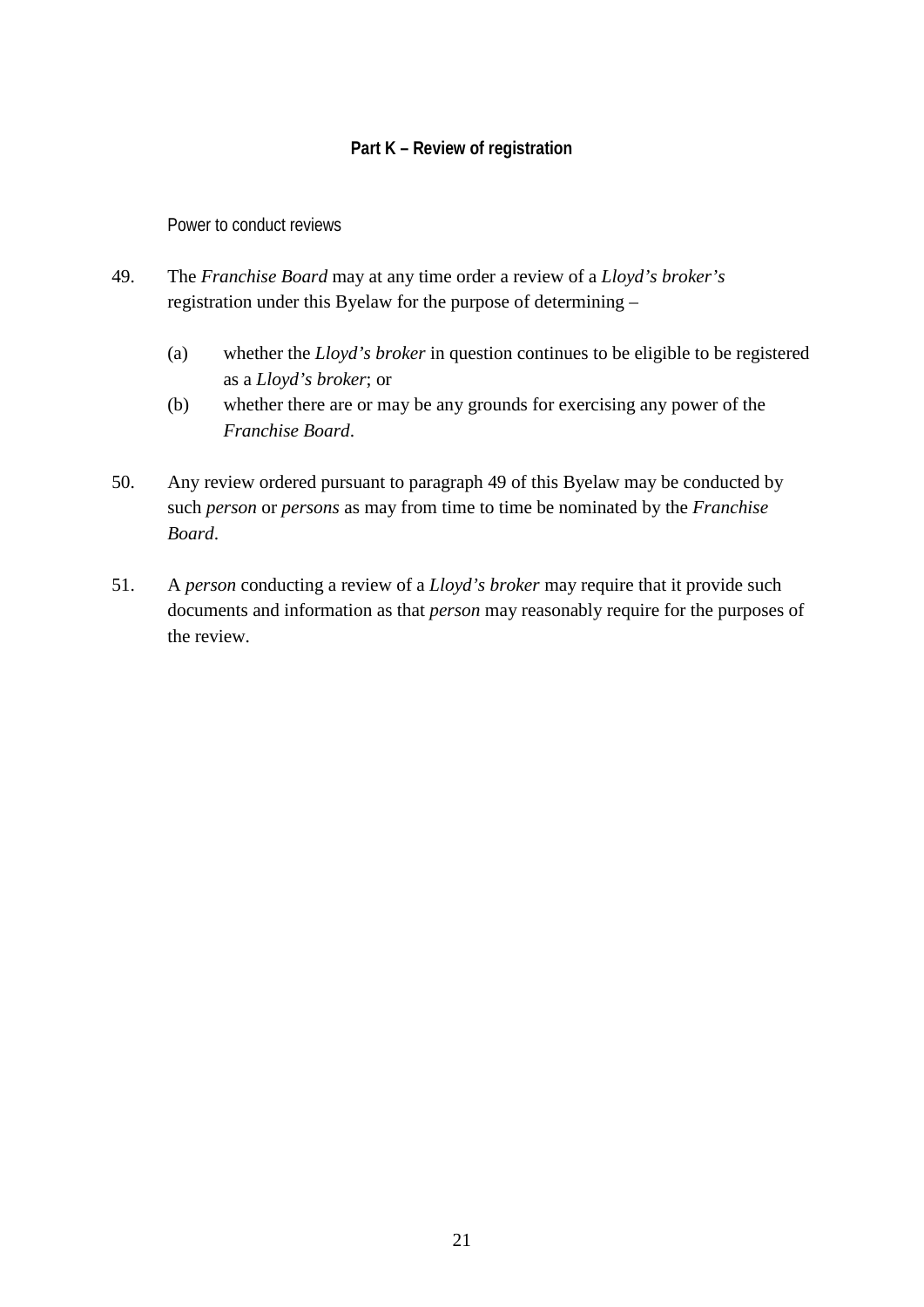# **Part L – Removal from the register**

#### Removal from the register

- *[52. deleted by The Legislative Reform (Lloyd's) Order (Market Provisions) Byelaw (No.1 of 2009).]*
- 53. The *Franchise Board* may at any time remove the name of a registered *Lloyd's broker* from the register if that *Lloyd's broker* –
	- (a) ceases in the opinion of the *Franchise Board* to be eligible to be a *Lloyd's broker*;
	- (b) registration has expired;
	- (c) so requests; or

where the *Franchise Board* considers that it is necessary or desirable in order to protect the name, reputation or standing of the *Society* and of its *members* or their authorisation to conduct insurance business.

#### Postponed removal

- 54. Where the *Franchise Board* considers that there are grounds for removing the name of a *Lloyd's broker* from the register under any of the preceding provisions of this paragraph (other than paragraph 52) the *Franchise Board* may, if it considers that there is good reason to do so –
	- (a) postpone the removal of the name of the *Lloyd's broker* from the register for such period as the *Franchise Board* may specify from time to time or until the *Franchise Board* shall otherwise determine;
	- (b) in connection with such postponement at any time and from time to time give such directions or impose such requirements as it may think fit, including without limitation –
		- (i) a direction or requirement that the *Lloyd's broker* shall not carry on any business or activity, or business or activity of a specified class or description, at Lloyd's; and
		- (ii) a direction or requirement that the *Lloyd's broker* shall not hold itself out as a *Lloyd's broker*.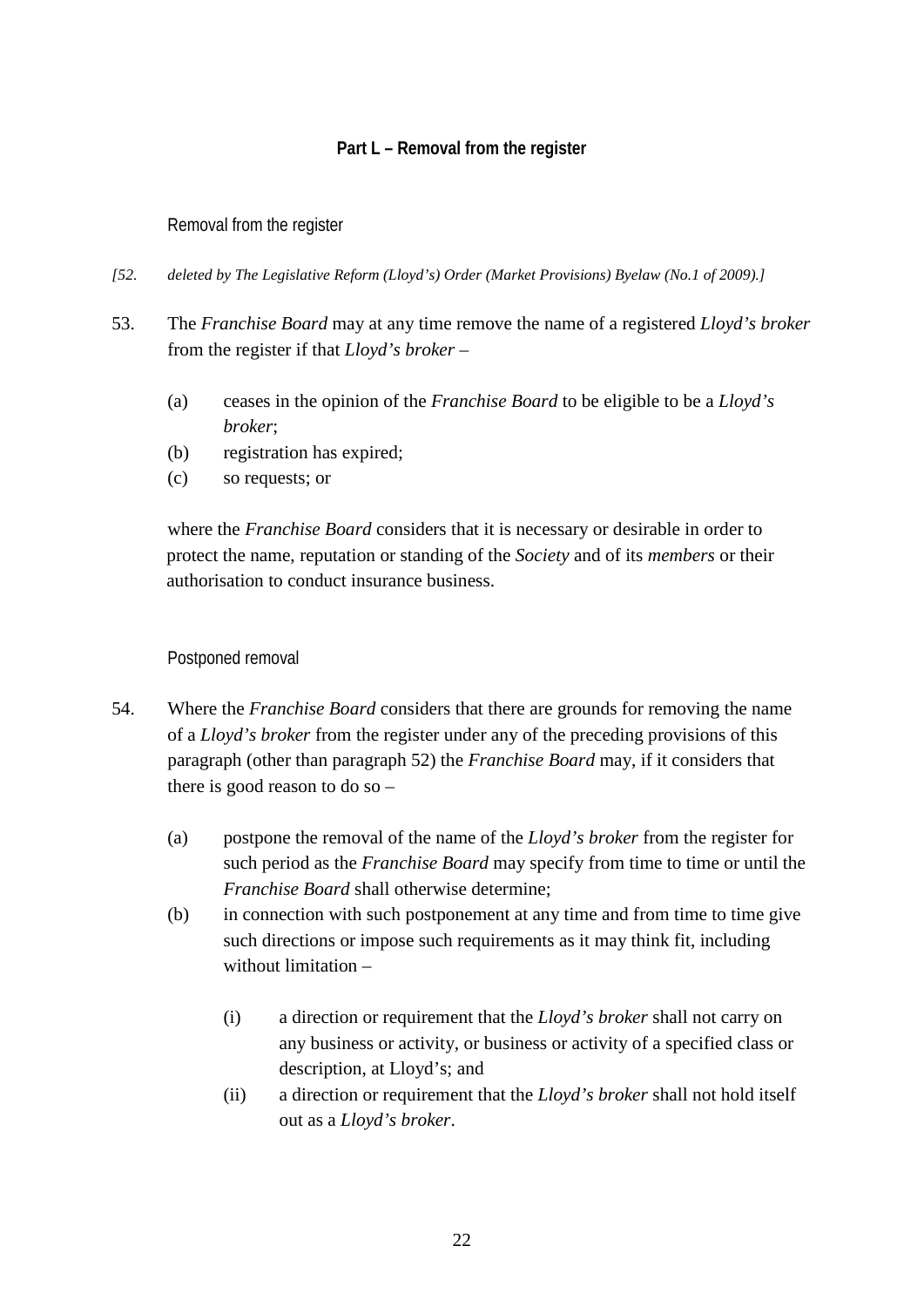Permission to broke insurance business after removal

- 55. Notwithstanding that the name of a *Lloyd's broker* has been removed from the register, the *Franchise Board* may, if it considers that there is good reason to do so, and on such conditions and for such period as it thinks fit, permit –
	- (a) that former *Lloyd's broker* to continue to broke insurance business at Lloyd's; or
	- (b) any other *person* to broke insurance business at Lloyd's on behalf of that former *Lloyd's broker*

for the purposes only of discharging the continuing functions of that former *Lloyd's broker* in connection with insurance contracts, *binding authorities* and *line slips* effected by it or for which it had undertaken responsibility before the date of such removal from the register of *Lloyd's brokers*.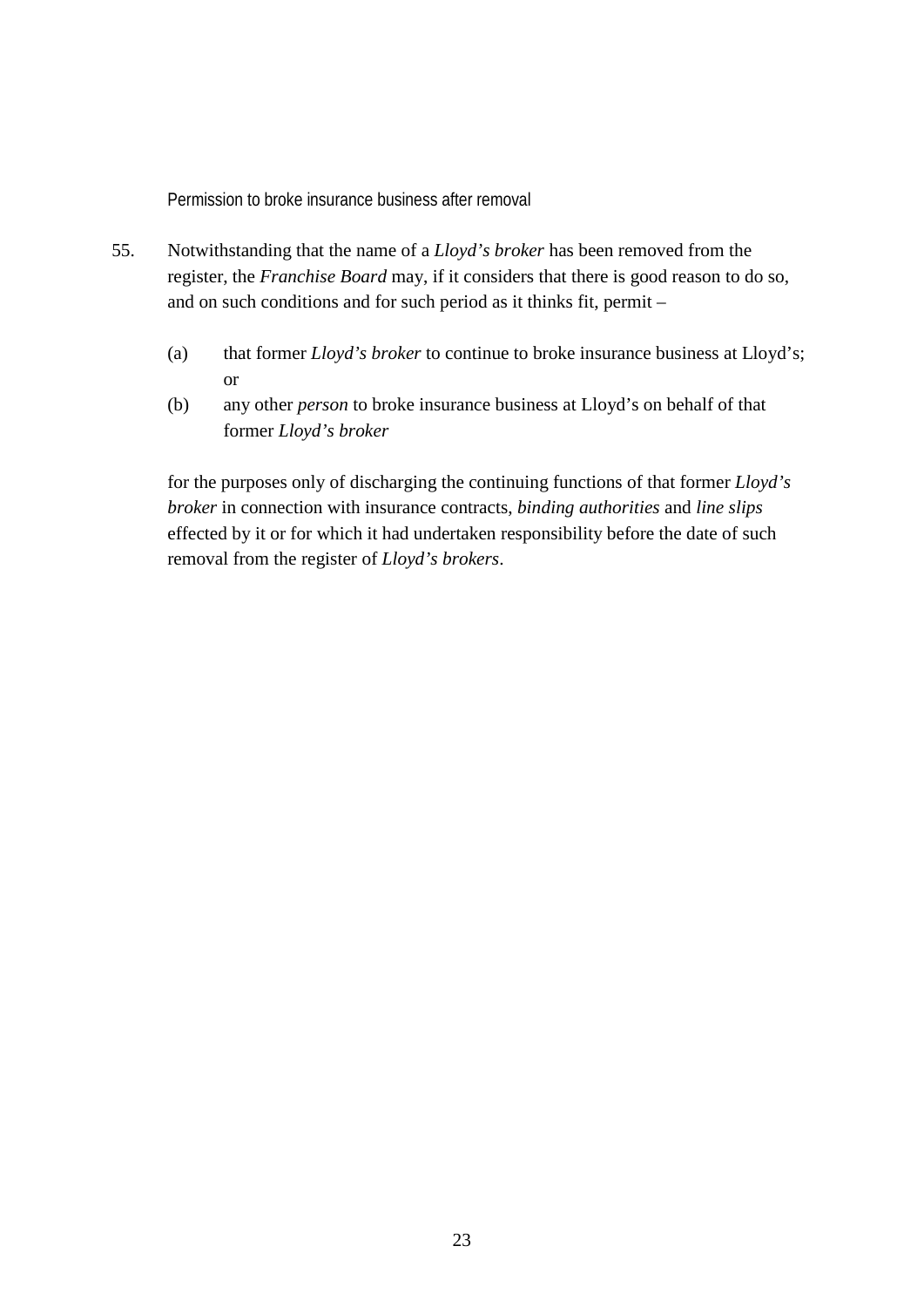# **Section 3 Miscellaneous and transitional provisions**

# **Part M – Miscellaneous and transitional provisions**

#### Acceptance of business

*[56. deleted by The Legislative Reform (Lloyd's) Order (Market Provisions) Byelaw (No.1 of 2009).]*

# The Franchise Board

57. All references in this Byelaw to the *Franchise Board* shall be deemed to also be references to the *Council*. The *Franchise Board* may exercise all of the powers, discretions and functions set out in this Byelaw as the agent of the *Council.*

Managing agent's obligations (coverholder arrangements)

- 58. A *managing agent* shall not authorise, permit or cause a *coverholder* to act in contravention of any of the *requirements of the Council*.
- 59. A *managing agent* shall immediately notify the *Franchise Board* in writing if it knows or believes or has reason to believe that any *coverholder* is acting or has acted in contravention of any provision of this Byelaw or of any of the *requirements of the Council*.
- 60. A *managing agent* shall take all reasonable steps to satisfy itself that an *approved coverholder* remains suitable to be an *approved coverholder* in accordance with this Byelaw and any requirements as prescribed by the *Franchise Board* prior to the *managing agent* delegating its authority to enter into a contract or contracts of insurance to that *approved coverholder*.
- 61. A *managing agent* shall immediately notify the *Franchise Board* in writing in the event that it knows or believes or has reason to believe that any of the events at paragraph 19 (a) to (e) or paragraph 28 (a), (c) or (d) has occurred or is likely to occur.
- 62. Nothing in this Byelaw shall permit a *managing agent* to delegate its authority to enter into a contract of insurance on behalf of a *member* or to delegate its authority to issue documents evidencing contracts of insurance underwritten on behalf of a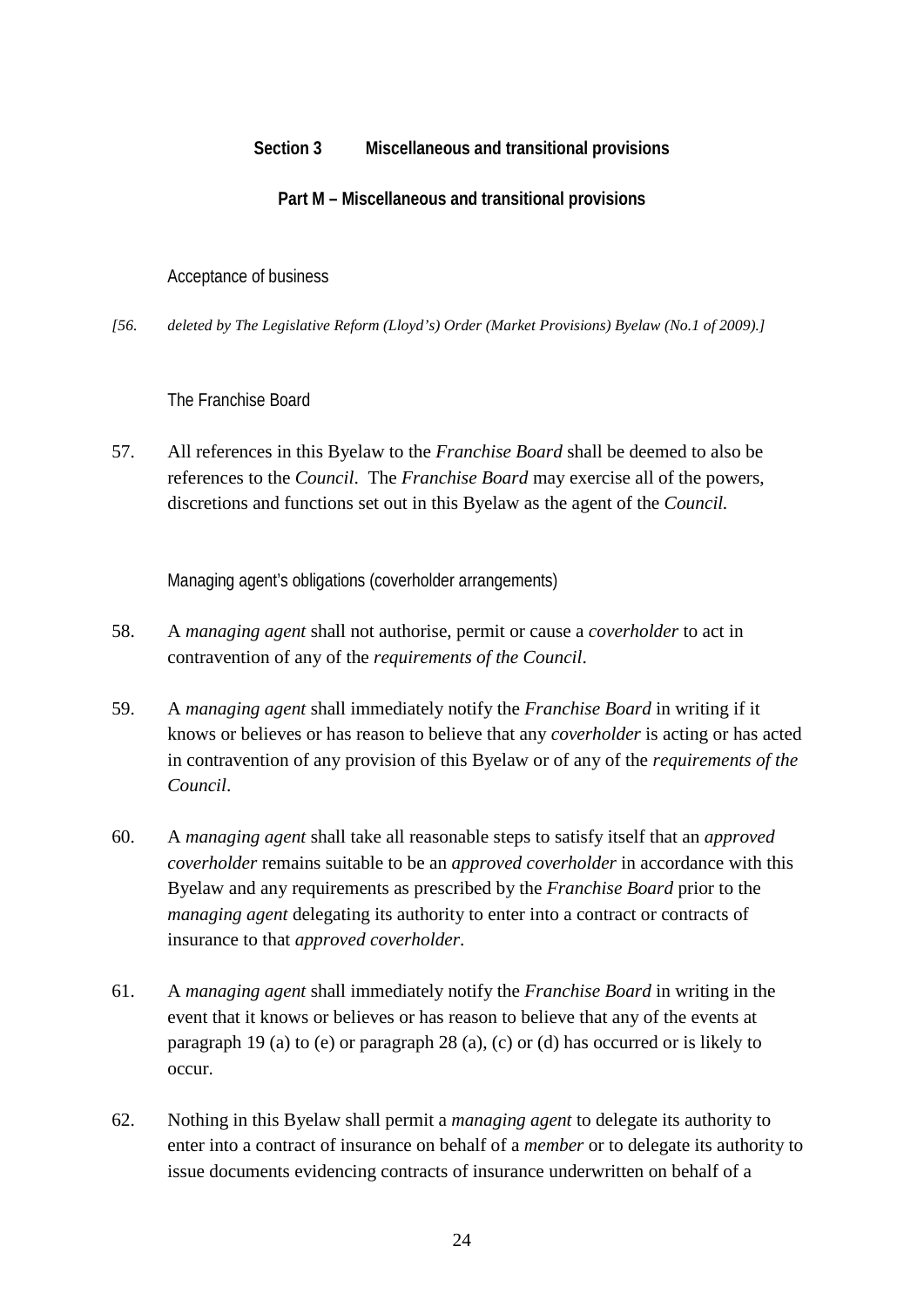*member* where such delegation would be contrary to the laws, regulations or requirements of the *country* in which the business will be transacted.

#### Publication

63. The *Franchise Board* may, where appropriate, publish any decision made under this Byelaw in such terms as it sees fit.

Fees

- 64. Every *applicant* for registration as a Lloyd's Broker shall pay to the *Society* such fees as the *Franchise Board* may from time to time require.
- 65. Every registered *Lloyd's broker* shall pay to the *Society* such fees as the *Council* may from time to time require.

#### **Divestment**

*[66. deleted by The Legislative Reform (Lloyd's) Order (Market Provisions) Byelaw (No.1 of 2009).]*

Prohibition on unregistered persons broking insurance business at Lloyd's

67. No *person* may broke insurance business at Lloyd's unless registered as a registered *Lloyd's broker* under this Byelaw or a *person* referred to at paragraph 27 of the Underwriting Byelaw as a *person* from or through whom a *managing agent* may accept business on behalf of the members of a *syndicate* which it manages.

#### Disclosure of information

68. The *Franchise Board* may where necessary or appropriate require a registered *Lloyd's broker* to give its consent to the *Financial Services Authority* or any other insurance intermediary regulator to disclose information which relates to that registered *Lloyd's broker* to the *Franchise Board.*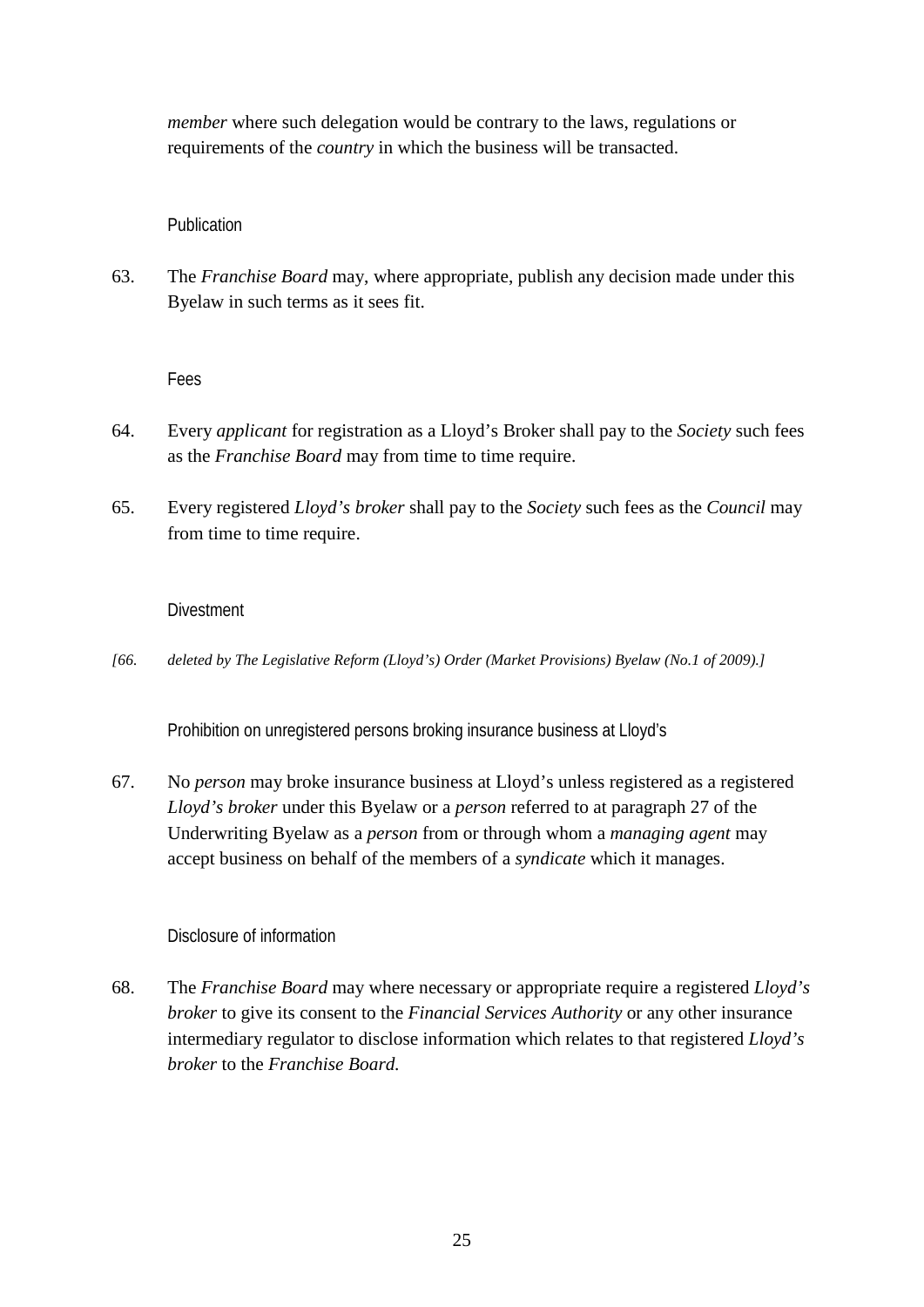Revocations and consequential amendments

- 69. The following Byelaws are revoked
	- (a) The Lloyd's Broker Byelaw (No. 7 of 2004); and
	- (b) The Delegated Underwriting Byelaw (No. 1 of 2004).
- 70. Every reference in the *requirements of the Council* to the Byelaws referred to at paragraph 69 shall, save where the context otherwise requires, be deemed to be a reference to this Byelaw or, in the case of a definition, to the Definitions Byelaw.
- 71. The Definitions Byelaw (No. 7 of 2005) is amended by deleting the words "Lloyd's Brokers Byelaw (No.7 of 2004)" and "Delegated Underwriting Byelaw (No.1 of 2004) and substituting therefor a reference to this Byelaw.

Transitional and miscellaneous arrangements

- 72. The *Franchise Board* shall on 2 April 2007 enter in the register of *approved coverholders,* maintained in accordance with this Byelaw, the name of any person who on 1 April 2007 was an *approved coverholder* in accordance with the Delegated Underwriting Byelaw (No. 4 of 2004).
- 73. The *Franchise Board* shall on 2 April 2007 enter in the register of *restricted coverholders,* maintained in accordance with this Byelaw, the name of any person who on 1 April 2007 was a *restricted coverholder* in accordance with the Delegated Underwriting Byelaw (No. 1 of 2004).
- 74. Every *coverholder* which as at 1 April 2007 was subject to a direction, condition or requirement, imposed under paragraph 16 of the Delegated Underwriting Byelaw (No. 1 of 1994) shall from 2 April 2007 be deemed to be subject to a corresponding direction, condition or requirement imposed under paragraph 16 of this Byelaw.
- 75. Every review of a *coverholder's* approval which as at 1 April 2007 was being conducted pursuant to the terms of paragraph 17 of the Delegated Underwriting Byelaw (No. 1 of 1994) shall from 2 April 2007 be deemed to be a review conducted by the *Franchise Board* in accordance with paragraph 17 of this Byelaw.
- 76. The *Franchise Board* shall on 2 April 2007 enter in the register of *Lloyd's brokers*, maintained in accordance with this Byelaw, the name of any person who on 1 April 2007 was an accredited Lloyd's broker or a provisionally accredited Lloyd's broker in accordance with the Lloyd's Brokers Byelaw (No. 7 of 2004).